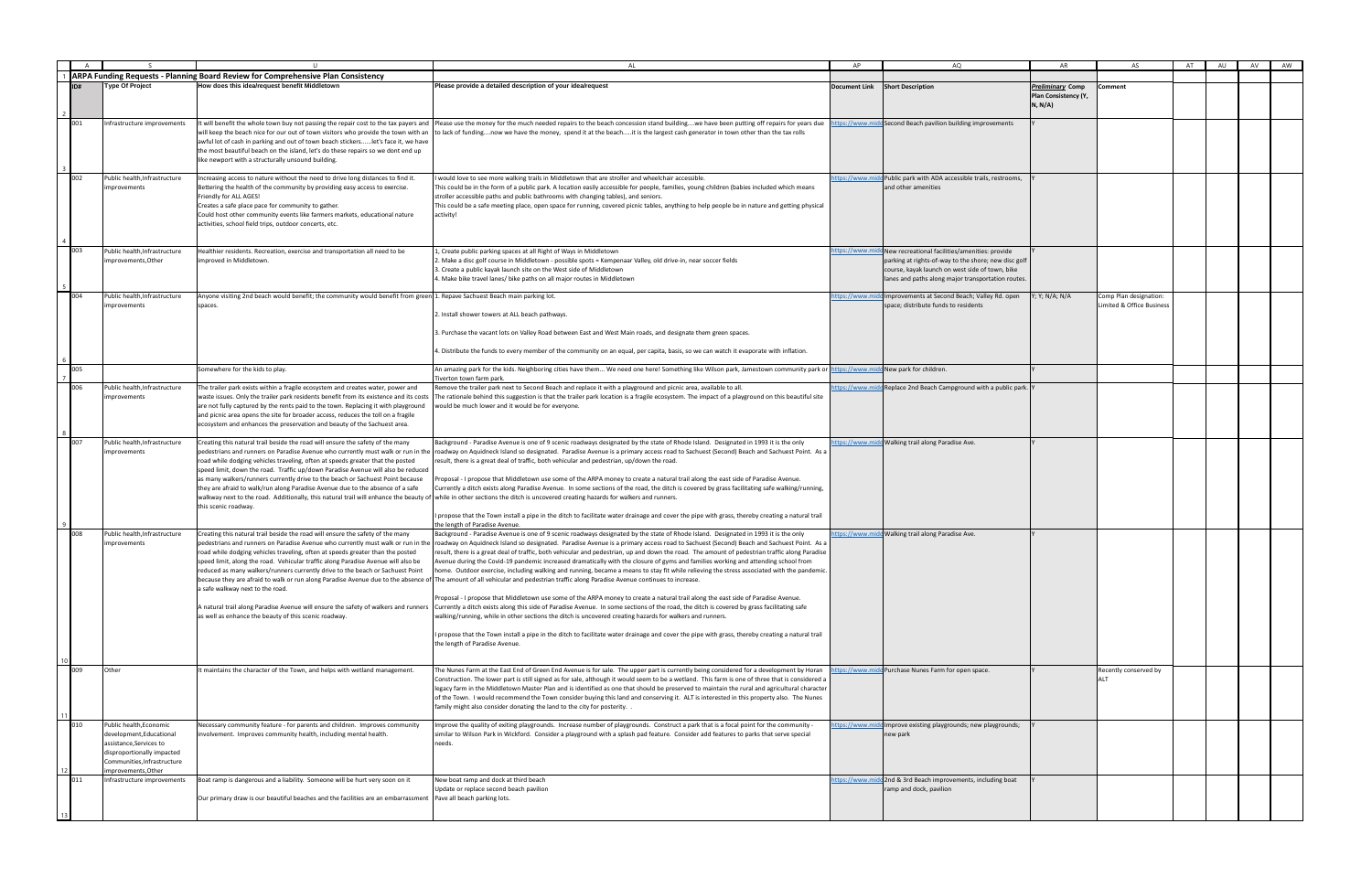|        |                              | - U                                                                                                         | AL                                                                                                                                                      | AP          | AO                                                             | AR   | AS                                                         | AT | AU | AV | AW |
|--------|------------------------------|-------------------------------------------------------------------------------------------------------------|---------------------------------------------------------------------------------------------------------------------------------------------------------|-------------|----------------------------------------------------------------|------|------------------------------------------------------------|----|----|----|----|
| 012    | Economic                     | The boardwalk would provide significant public benefit for Middletown residents                             | Proposal: Construction of a boardwalk along the Middletown side of Easton's Pond in the Atlantic Beach District (ABD). The boardwalk                    | tps://www.n | Construct public boardwalk on east side of Easton's            |      |                                                            |    |    |    |    |
|        | development, Infrastructure  | and visitors alike by creating a safe and attractive way to reach local businesses an                       | would run parallel to the outside of the pond embankment, behind the hotels, restaurants and shops on lower Aquidneck and Wave                          |             | Pond.                                                          |      |                                                            |    |    |    |    |
|        | improvements, Other          | other destinations in the ABD, while creating an accessible outdoor space for                               | Avenues, making use of an area that is currently overgrown, unsightly, and underutilized. The boardwalk would support local businesses,                 |             |                                                                |      |                                                            |    |    |    |    |
|        |                              | people to gather safely and enjoy this beautiful corner of Middletown. The                                  | improve pedestrian safety, enhance environmental resilience, expand access, and encourage enjoyment and appreciation of this beautiful                  |             |                                                                |      |                                                            |    |    |    |    |
|        |                              | boardwalk would be designed to conform with all requirements for disabled                                   | outdoor space for residents and visitors alike. The boardwalk aligns directly with the Middletown Planning Board's vision for the ABD, as               |             |                                                                |      |                                                            |    |    |    |    |
|        |                              | access, and could incorporate educational signboards and viewing platforms to                               | expressed in the 2007 Master Plan, "to become a more pedestrian-oriented, attractive and vibrant commercial village to serve the influx of              |             |                                                                |      |                                                            |    |    |    |    |
|        |                              | support school field trips and other educational uses. The boardwalk could also                             | seasonal visitors, the surrounding residential neighborhoods, and the town." The boardwalk would be designed to ensure it does not                      |             |                                                                |      |                                                            |    |    |    |    |
|        |                              | become a cornerstone for future projects, such as linking to a multi-use path along                         | obstruct views of the pond, and proposed modifications to the utility infrastructure in the ABD, using the existing utility corridor that               |             |                                                                |      |                                                            |    |    |    |    |
|        |                              | Green End Pond that could connect with Middletown Valley Park, and using the                                | parallels Easton's Pond, would not impede construction of the boardwalk. I previously introduced the boardwalk concept to the Town                      |             |                                                                |      |                                                            |    |    |    |    |
|        |                              | area of the soon-to-be-decommissioned electrical substation at the intersection of                          | Council on April 5th 2021, and provided a more detailed video briefing to the Middletown Economic Development Advisory Council                          |             |                                                                |      |                                                            |    |    |    |    |
|        |                              | Valley Road and Aquidneck Avenue to establish a transition station with bike racks                          | (MEDAC) in May. To view the presentation, please copy/paste the following YouTube link: https://youtu.be/3wfKBQ8o8pY?t=497                              |             |                                                                |      |                                                            |    |    |    |    |
|        |                              | a public restroom, water-bottle filling station, and potentially a transportation hub                       |                                                                                                                                                         |             |                                                                |      |                                                            |    |    |    |    |
|        |                              | with a bus-stop and ride-share point to encourage pedestrian use.                                           |                                                                                                                                                         |             |                                                                |      |                                                            |    |    |    |    |
|        |                              |                                                                                                             |                                                                                                                                                         |             |                                                                |      |                                                            |    |    |    |    |
|        |                              | Economic Benefits: The businesses of the ABD were hit hard when Covid struck,                               |                                                                                                                                                         |             |                                                                |      |                                                            |    |    |    |    |
|        |                              | particularly the restaurants and hotels that had to shut down at the height of the                          |                                                                                                                                                         |             |                                                                |      |                                                            |    |    |    |    |
|        |                              | pandemic. When they were allowed to reopen, many faced a surge of customers,                                |                                                                                                                                                         |             |                                                                |      |                                                            |    |    |    |    |
|        |                              | but had to operate within strict capacity limits and with little outdoor space for                          |                                                                                                                                                         |             |                                                                |      |                                                            |    |    |    |    |
|        |                              | waiting patrons. As the Council and Planning Board have previously heard,                                   |                                                                                                                                                         |             |                                                                |      |                                                            |    |    |    |    |
|        |                              | business owners in this area have expressed frustration and concern about the                               |                                                                                                                                                         |             |                                                                |      |                                                            |    |    |    |    |
|        |                              | narrow, crumbling sidewalks that present a serious safety issue and detract from                            |                                                                                                                                                         |             |                                                                |      |                                                            |    |    |    |    |
|        |                              | the overall appearance of the area. While improvements for the roadway and                                  |                                                                                                                                                         |             |                                                                |      |                                                            |    |    |    |    |
|        |                              | sidewalks are expected eventually, plans have yet to be finalized and completion is                         |                                                                                                                                                         |             |                                                                |      |                                                            |    |    |    |    |
|        |                              | likely years away. The boardwalk would provide a safe and attractive alternative                            |                                                                                                                                                         |             |                                                                |      |                                                            |    |    |    |    |
|        |                              | for accessing ABD businesses, and would help mitigate future disruption when road                           |                                                                                                                                                         |             |                                                                |      |                                                            |    |    |    |    |
|        |                              | construction eventually commences on lower Aquidneck Avenue. With input and                                 |                                                                                                                                                         |             |                                                                |      |                                                            |    |    |    |    |
|        |                              | support from the ABD business community, the boardwalk could be aligned with                                |                                                                                                                                                         |             |                                                                |      |                                                            |    |    |    |    |
| 013    | Public Health, Economic      | Burma Road Fishing Pier (See Attached Form 1175)                                                            | See Attached Form 1175                                                                                                                                  |             | ttps://www.middConstruct fishing pier along Burma Rd.          |      |                                                            |    |    |    |    |
|        | Development, Infrastructure  |                                                                                                             |                                                                                                                                                         |             |                                                                |      |                                                            |    |    |    |    |
|        | Improvements                 |                                                                                                             |                                                                                                                                                         |             |                                                                |      |                                                            |    |    |    |    |
|        |                              |                                                                                                             |                                                                                                                                                         |             |                                                                |      |                                                            |    |    |    |    |
| 014    | Infrasctructure improvements | Pickleball courts                                                                                           |                                                                                                                                                         |             | Construct pickle ball courts                                   |      | ttps://www.middletownri.com/DocumentCenter/View/3516/1182- |    |    |    |    |
| 015    | Public Health, Other         | Iliminate development on open space (See Attached Form 1185)                                                | See Attached Form 1185                                                                                                                                  |             |                                                                |      |                                                            |    |    |    |    |
|        |                              |                                                                                                             |                                                                                                                                                         | tps://www.m | Preserve open space; Eliminate affordable housing Y; N         |      |                                                            |    |    |    |    |
| 18 016 | Public health                | Dog park (see Attached Form 1186)                                                                           | See Attached Form 1186                                                                                                                                  |             | ttps://www.midc Provide a dog park.                            |      |                                                            |    |    |    |    |
| 19 017 | Other                        | Gardening tool shed, commjunity garden (See Attached Form 1188)                                             | See Attached Form 1188                                                                                                                                  |             | ttps://www.midd Start gardening tool loan program              | N/A  |                                                            |    |    |    |    |
| 018    | Public health, Economic      | See above.                                                                                                  | When Middletown first felt the effects of the Covid-19 Pandemic in early 2020, my family headed outdoors. With so many restrictions in                  |             | tps://www.middlmprovements to parks and recreation areas;      |      |                                                            |    |    |    |    |
|        | development, Services to     |                                                                                                             | place, spending time in nature preserved our health and sanity. Other residents seem to have felt the same way. We noticed our streets                  |             | mprove boat ramp, provide dock at 3rd Beach                    |      |                                                            |    |    |    |    |
|        | disproportionally impacted   |                                                                                                             | busy with walkers, joggers, and bikers. We saw increased activity on the beaches and hiking trails. For many, meeting grandparents                      |             |                                                                |      |                                                            |    |    |    |    |
|        | Communities, Infrastructure  |                                                                                                             | outdoors was the only option for uniting as an extended family. In anticipation of the funding that Middletown will be receiving, I have two            |             |                                                                |      |                                                            |    |    |    |    |
|        | improvements, Pay or revenue |                                                                                                             | ideas that will give our residents more and better options to enjoy the outdoors.                                                                       |             |                                                                |      |                                                            |    |    |    |    |
|        | replacement                  |                                                                                                             |                                                                                                                                                         |             |                                                                |      |                                                            |    |    |    |    |
|        |                              |                                                                                                             |                                                                                                                                                         |             |                                                                |      |                                                            |    |    |    |    |
|        |                              |                                                                                                             |                                                                                                                                                         |             |                                                                |      |                                                            |    |    |    |    |
|        |                              |                                                                                                             | What comes to mind when trying to think of free outdoor meeting places (other than our beaches) in Middletown? Howland Park, Gaudet                     |             |                                                                |      |                                                            |    |    |    |    |
|        |                              |                                                                                                             | Field, Oliphant School, Linden Park, Paradise Valley Park, and the Sachuest Refuge are the only places I can think of. It's not a huge list             |             |                                                                |      |                                                            |    |    |    |    |
|        |                              |                                                                                                             | and half of these spaces could use updates. The parking lot at Sachuest has been filled a few times last spring when I tried to visit. Howland          |             |                                                                |      |                                                            |    |    |    |    |
|        |                              |                                                                                                             | Park, Oliphant School, and Linden Park are places I would consider taking my children to play and meet up with others. They are decent                  |             |                                                                |      |                                                            |    |    |    |    |
|        |                              |                                                                                                             | little parks and playgrounds, but ALL would benefit from some beautification and improvements. Could additional pickleball courts, roller               |             |                                                                |      |                                                            |    |    |    |    |
|        |                              |                                                                                                             | hockey rinks, or lit basketball courts be added to any of these places to encourage people to get out of their homes? If just one of these              |             |                                                                |      |                                                            |    |    |    |    |
|        |                              |                                                                                                             | outdoor spaces was improved, it would be a great way to spend the ARPR funding.                                                                         |             |                                                                |      |                                                            |    |    |    |    |
|        |                              |                                                                                                             |                                                                                                                                                         |             |                                                                |      |                                                            |    |    |    |    |
|        |                              |                                                                                                             |                                                                                                                                                         |             |                                                                |      |                                                            |    |    |    |    |
|        |                              |                                                                                                             |                                                                                                                                                         |             |                                                                |      |                                                            |    |    |    |    |
|        |                              |                                                                                                             | Fishing is another outdoor activity that my family and many other Middletowners enjoy. Therefore, the second suggestion I have is to                    |             |                                                                |      |                                                            |    |    |    |    |
|        |                              |                                                                                                             | mprove the boat ramp at Third Beach. Currently, it is very difficult to launch a small boat at Third Beach. My husband loves to take our                |             |                                                                |      |                                                            |    |    |    |    |
|        |                              |                                                                                                             | kids fishing but in order to do so, he needs to tow his boat to Fort Adams. This is a long hike in the peak of summer. Fort Adams can also be           |             |                                                                |      |                                                            |    |    |    |    |
|        |                              |                                                                                                             | very crowded and it can be challenging to find parking. When my husband talks to friends and other Middletown residents, they also share                |             |                                                                |      |                                                            |    |    |    |    |
|        |                              |                                                                                                             | their frustrations about traveling to Newport to launch a boat and talk about how nice it would be to use their hometown beach to launch.               |             |                                                                |      |                                                            |    |    |    |    |
|        |                              |                                                                                                             | We live on an island, yet we don't have a decent boat ramp to access the water, which is one of the main reasons we live here. A floating               |             |                                                                |      |                                                            |    |    |    |    |
|        |                              |                                                                                                             | dock would be nice, but a good first step would be to dredge the ramp so you can actually have a boat float off the trailer at mid-to-low               |             |                                                                |      |                                                            |    |    |    |    |
|        |                              |                                                                                                             | tide. I have a twenty-foot boat, and it is impossible to use the ramp unless it is at high tide (even at a low-high tide, it is difficult). If we had a |             |                                                                |      |                                                            |    |    |    |    |
|        |                              |                                                                                                             | decent ramp I would be willing to pay a fee for a launch sticker and this could actually be revenue-generating for the town (this might be for          |             |                                                                |      |                                                            |    |    |    |    |
| 019    | Public health                | Providing recreational for inter generational activities increases the physical and                         | I think money from the American Rescue Plan Act should be spent providing access to outdoor activities for Middletown families. There is                |             | tps://www.midc Provide park with activities for various ages:  |      |                                                            |    |    |    |    |
|        |                              | mental health of Middletown's families. It is an incentive for families to locate to                        | not much for kids after school especially if they are not on school sports teams. Middletown needs a park with skateboarding, basketball                |             | skateboard, pickle ball, basketball                            |      |                                                            |    |    |    |    |
|        |                              | the town and provides a customer base for local food vendors especially.                                    | and pickle ball courts. With such a combination of activities, generational mixing would be encouraged to the benefit of all. Families would            |             |                                                                |      |                                                            |    |    |    |    |
|        |                              |                                                                                                             | be encouraged to participate together in activities and having adults around might help maintain the area.                                              |             |                                                                |      |                                                            |    |    |    |    |
|        |                              |                                                                                                             |                                                                                                                                                         |             |                                                                |      |                                                            |    |    |    |    |
|        | Public health, Economic      | f we make necessary repairs to the places I suggested, it will make Middletown                              | hope Middletown repairs sidewalks that need to be repaired, put money into fixing up the run-down strip malls, vacant buildings -                       |             | ps://www.midd Improvements to sidewalks, public facilities and | Y; Y |                                                            |    |    |    |    |
|        | development, Educational     | more attractive and it, helping people get jobs and teaching them skills will make                          | hopefully by doing this, we will attract business that will pay taxes. Also, fix playgrounds, schools and help people who may need help                 |             | private buildings; assist the homeless and low-                |      |                                                            |    |    |    |    |
|        | assistance, Services to      | them more employable, giving money to food banks and shelters will be very                                  | making essential repairs to their home. Give money to shelters and food banks. Help people find jobs, help people acquire skills that will              |             | income residents.                                              |      |                                                            |    |    |    |    |
|        | disproportionally impacted   | helpful with winter approaching. I think my suggestions make Middletown stronger make them more employable. |                                                                                                                                                         |             |                                                                |      |                                                            |    |    |    |    |
|        | Communities, Housing         | and the residences will be helped.                                                                          |                                                                                                                                                         |             |                                                                |      |                                                            |    |    |    |    |
|        | support, Infrastructure      |                                                                                                             |                                                                                                                                                         |             |                                                                |      |                                                            |    |    |    |    |
|        | mprovements                  |                                                                                                             |                                                                                                                                                         |             |                                                                |      |                                                            |    |    |    |    |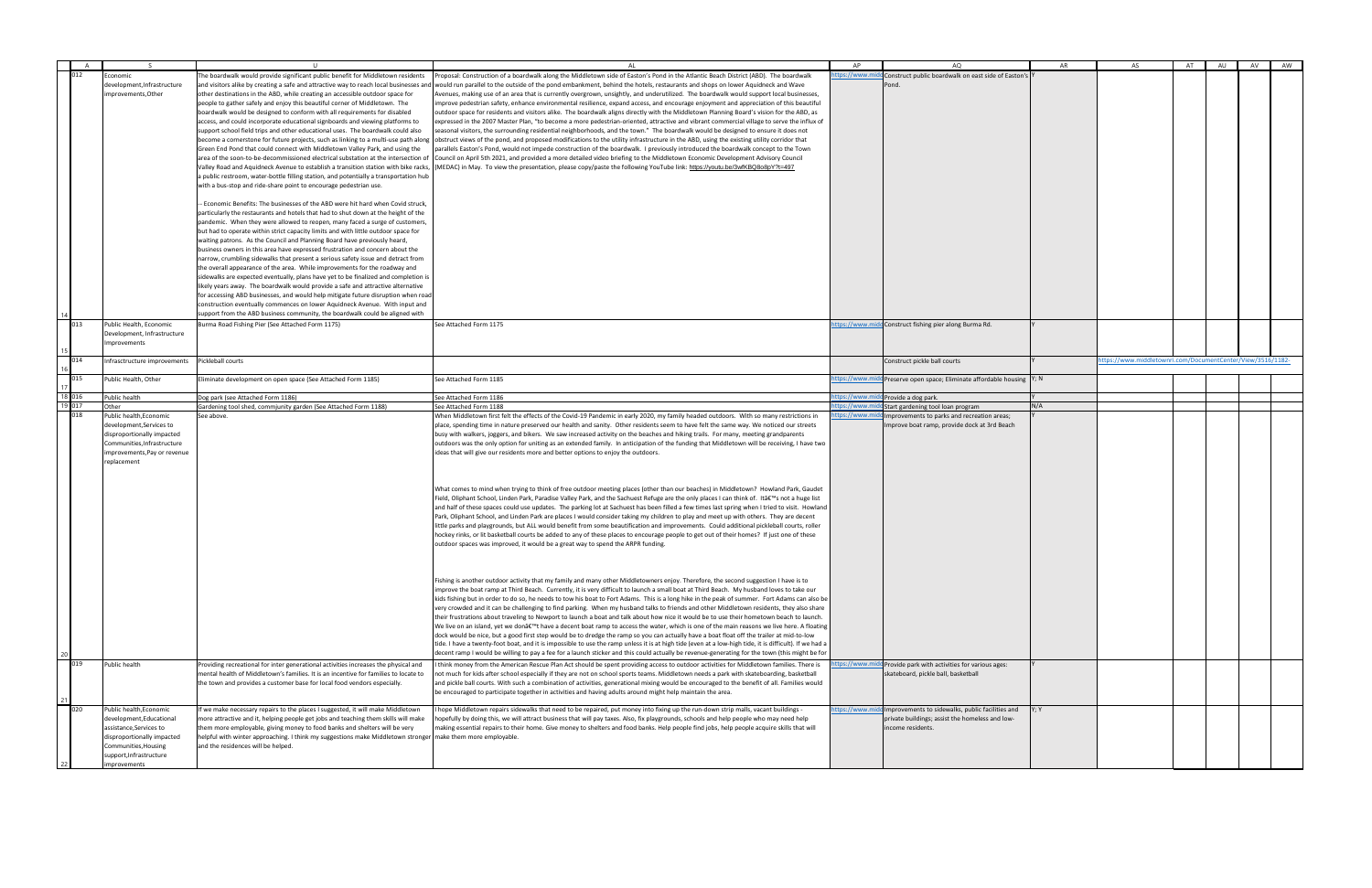|     |                                        |                                                                                        | $\Delta$ l                                                                                                                                    | AP             | AO.                                                        | AR | AS | AT | AU | AV | AW |
|-----|----------------------------------------|----------------------------------------------------------------------------------------|-----------------------------------------------------------------------------------------------------------------------------------------------|----------------|------------------------------------------------------------|----|----|----|----|----|----|
|     | Public health, Economic                | 'Housing" has been identified by the Town Council as the number one (#1) issue         | Middletown businesses are having trouble finding/keeping employees. We read about it, we experience it as consumers, and we hear about        |                | tps://www.midd Funding for affordable housing development. |    |    |    |    |    |    |
|     | development, Housing support           | for the town and its citizens.                                                         | it from business owners we know. One element of this challenge is the lack of available affordable workforce housing in Middletown. The       |                |                                                            |    |    |    |    |    |    |
|     |                                        |                                                                                        | Middletown Affordable Housing Committee is currently assessing multiple municipal parcels and affordable housing options which should         |                |                                                            |    |    |    |    |    |    |
|     |                                        |                                                                                        | include much needed workforce housing.                                                                                                        |                |                                                            |    |    |    |    |    |    |
|     |                                        |                                                                                        |                                                                                                                                               |                |                                                            |    |    |    |    |    |    |
|     |                                        | The affordable housing federal/investor monies are administered by Rhode Island        |                                                                                                                                               |                |                                                            |    |    |    |    |    |    |
|     |                                        | Housing (RIH). RIH reviews & awards funding just once each year; applications are      |                                                                                                                                               |                |                                                            |    |    |    |    |    |    |
|     |                                        |                                                                                        |                                                                                                                                               |                |                                                            |    |    |    |    |    |    |
|     |                                        | due by December, each year. Getting approval of the December 2022 application          | This proposal suggests up to one million dollars of ARPA monies be designated as part of the funding stack in the town's December 2022        |                |                                                            |    |    |    |    |    |    |
|     |                                        | will accelerate the projects the Middletown Affordable Housing Committee (& its        | application to Rhode Island Housing for affordable housing financing. This will make the application more competitive for approval.           |                |                                                            |    |    |    |    |    |    |
|     |                                        | committee predecessors) have been working on for the last 4+ years. The                | Funding approval of the December 2022 application would accelerate the available supply of affordable workforce housing, as building          |                |                                                            |    |    |    |    |    |    |
|     |                                        | Middletown application will balance the affordable housing offerings by private        | would begin in 2023.                                                                                                                          |                |                                                            |    |    |    |    |    |    |
|     |                                        | developers that ultimately can "expire" and of which Middletown has no input,          |                                                                                                                                               |                |                                                            |    |    |    |    |    |    |
|     |                                        | after basic required approvals. A December 2022 Application approval will supply       |                                                                                                                                               |                |                                                            |    |    |    |    |    |    |
|     |                                        | affordable housing that the town will have input on, in the shortest timeframe         |                                                                                                                                               |                |                                                            |    |    |    |    |    |    |
|     |                                        | possible, and not just for workforce housing but for families and will allow           | An emerging negative impact of the COVID-19 public health emergency is the recent quick spread of illness occurrences. This is adding to      |                |                                                            |    |    |    |    |    |    |
|     |                                        | discretion for MIDDLETOWN seniors.                                                     | the already identified (Chamber of Commerce Virtual Business Walk) worker shortages in every industry. This is exacerbating the COVID-19      |                |                                                            |    |    |    |    |    |    |
|     |                                        |                                                                                        | economic disruption as businesses are squeezed to consider reducing operating hours and/or offerings.                                         |                |                                                            |    |    |    |    |    |    |
|     |                                        |                                                                                        |                                                                                                                                               |                |                                                            |    |    |    |    |    |    |
|     |                                        |                                                                                        |                                                                                                                                               |                |                                                            |    |    |    |    |    |    |
|     |                                        |                                                                                        |                                                                                                                                               |                |                                                            |    |    |    |    |    |    |
|     |                                        |                                                                                        | Currently, housing demand far outweighs housing supply, driving housing costs to an unaffordable level. According to the 2021 Housing         |                |                                                            |    |    |    |    |    |    |
|     |                                        |                                                                                        | Fact Book, Middletown needs 332 units categorized as "affordable" to reach the state MINIMUM of 10% of total community housing                |                |                                                            |    |    |    |    |    |    |
|     |                                        |                                                                                        | inventory that should be affordable.                                                                                                          |                |                                                            |    |    |    |    |    |    |
|     |                                        |                                                                                        |                                                                                                                                               |                |                                                            |    |    |    |    |    |    |
| 022 | Housing support, Infrastructure        | Grants for local home ownership will help keep our young, working adults in            | We are losing our work force and young adult population due to the lack of home ownership opportunities here in Middletown. According         |                | tps://www.midd Funding for affordable housing development. |    |    |    |    |    |    |
|     | improvements                           | Middletown. At some point, the loss of this population en masse is going to serve      | to the latest Housing Works RI report, in order to buy a median priced home in Middletown in 2021, the annual income needed is \$112,762.     |                |                                                            |    |    |    |    |    |    |
|     |                                        | as a great detriment to our town. Local businesses will lose local customers,          | would like to see some of the federal rescue money be set aside for home ownership grants for our young working adults, to help them          |                |                                                            |    |    |    |    |    |    |
|     |                                        | therefore impacting our local economy; quality of life will suffer; and the town       | purchase their first homes here in Middletown.                                                                                                |                |                                                            |    |    |    |    |    |    |
|     |                                        |                                                                                        |                                                                                                                                               |                |                                                            |    |    |    |    |    |    |
|     |                                        | itself will find more difficulty in building on its own assets as this age group moves |                                                                                                                                               |                |                                                            |    |    |    |    |    |    |
|     |                                        | elsewhere. We need to create opportunities for this age group, and we need to do       | Here is a link to the 2021 Housing Works RI.report. Page 8 lists the median income information I cited above:                                 |                |                                                            |    |    |    |    |    |    |
|     |                                        | it now.                                                                                | https://www.housingworksri.org/Portals/0/Uploads/Documents/HWRI HFB21.pdf?ver=5nrQwMVsMPHI5PtR9Uk6vA%3d%3d                                    |                |                                                            |    |    |    |    |    |    |
|     |                                        |                                                                                        |                                                                                                                                               |                |                                                            |    |    |    |    |    |    |
|     |                                        |                                                                                        |                                                                                                                                               |                |                                                            |    |    |    |    |    |    |
|     |                                        |                                                                                        |                                                                                                                                               |                |                                                            |    |    |    |    |    |    |
| 023 | Housing support                        | Students and families experiencing homelessness are stressed and not able to           | believe that the town should work with local hotels and rental property owners to find housing for the 150 + students that are currently      |                | ttps://www.midd Funding for unhoused students              |    |    |    |    |    |    |
|     |                                        | perform up to standards. What is the demographic make up of these families? Wh         | unhoused.                                                                                                                                     |                |                                                            |    |    |    |    |    |    |
|     |                                        | have they lost their housing? What are landlords and/or the town doing to help         | They are doing it in Warwick and we have availability to do it here https://rinewstoday.com/warwicks-nylo-closes-to-public-as-crossroads-ri-  |                |                                                            |    |    |    |    |    |    |
|     |                                        | them?                                                                                  | secures-hotel-as-an-emergency-shelter/                                                                                                        |                |                                                            |    |    |    |    |    |    |
|     |                                        | According to data on the web, Middleotwn had more homeless students that               |                                                                                                                                               |                |                                                            |    |    |    |    |    |    |
|     |                                        | Providence.                                                                            |                                                                                                                                               |                |                                                            |    |    |    |    |    |    |
|     |                                        |                                                                                        |                                                                                                                                               |                |                                                            |    |    |    |    |    |    |
|     | <b>Educational assistance, Housing</b> |                                                                                        | Money towards education, the homeless student population and affordable housing.                                                              |                | ttps://www.middFunding for affordable housing.             |    |    |    |    |    |    |
|     | support                                |                                                                                        |                                                                                                                                               |                |                                                            |    |    |    |    |    |    |
| 025 | <b>Housing support</b>                 | The housing trust fund will create an additional source of funding to assist with      | Establish an affordable housing trust fund as called for in the Middletown Comprehensive Community Plan: "The financing of affordable         | tps://www.mi   | Create an affordable housing trust fund.                   |    |    |    |    |    |    |
|     |                                        | development of affordable housing projects, and help the Town reach the state          | housing has traditionally been a role of the federal government. However, federal funding for affordable housing has declined over recent     | etownri.com/D  |                                                            |    |    |    |    |    |    |
|     |                                        | goal of providing 10% of all housing in town as affordable.                            | decades and state funding is limited. In order to meet the housing needs of its residents, the town should actively pursue federal and state  | cumentCenter/' |                                                            |    |    |    |    |    |    |
|     |                                        |                                                                                        | funding through grants, loans, and other subsidies; but also must create ways to ensure adequate affordable housing is provided when state    | ew/3592/Ameri  |                                                            |    |    |    |    |    |    |
|     |                                        |                                                                                        | and federal subsidies are insufficient. The town will explore establishing an affordable housing trust fund. Which can be used to receive and | n-Rescue-Plan- |                                                            |    |    |    |    |    |    |
|     |                                        |                                                                                        | disburse funds for its defined purposes."                                                                                                     | Act-Ideas-     |                                                            |    |    |    |    |    |    |
|     |                                        |                                                                                        | Action Item H-VI.C.3. - Explore establishing an affordable housing trust fund                                                                 | equests--      |                                                            |    |    |    |    |    |    |
|     |                                        |                                                                                        | A trust fund will be available to provide "gap" funding for affordable housing projects, whether town or private, where other available       | ubmission-1129 |                                                            |    |    |    |    |    |    |
|     |                                        |                                                                                        | funding is not sufficient to complete a project. Such funding would also qualify as a municipal subsidy to help ensure that units created     |                |                                                            |    |    |    |    |    |    |
|     |                                        |                                                                                        | meet the definition for inclusion in the Town's affordable inventory.                                                                         |                |                                                            |    |    |    |    |    |    |
|     |                                        |                                                                                        | The trust fund can also be the repository for future funding received through donations or fees to be dedicated to the development of         |                |                                                            |    |    |    |    |    |    |
|     |                                        |                                                                                        | affordable housing.                                                                                                                           |                |                                                            |    |    |    |    |    |    |
|     |                                        |                                                                                        |                                                                                                                                               |                |                                                            |    |    |    |    |    |    |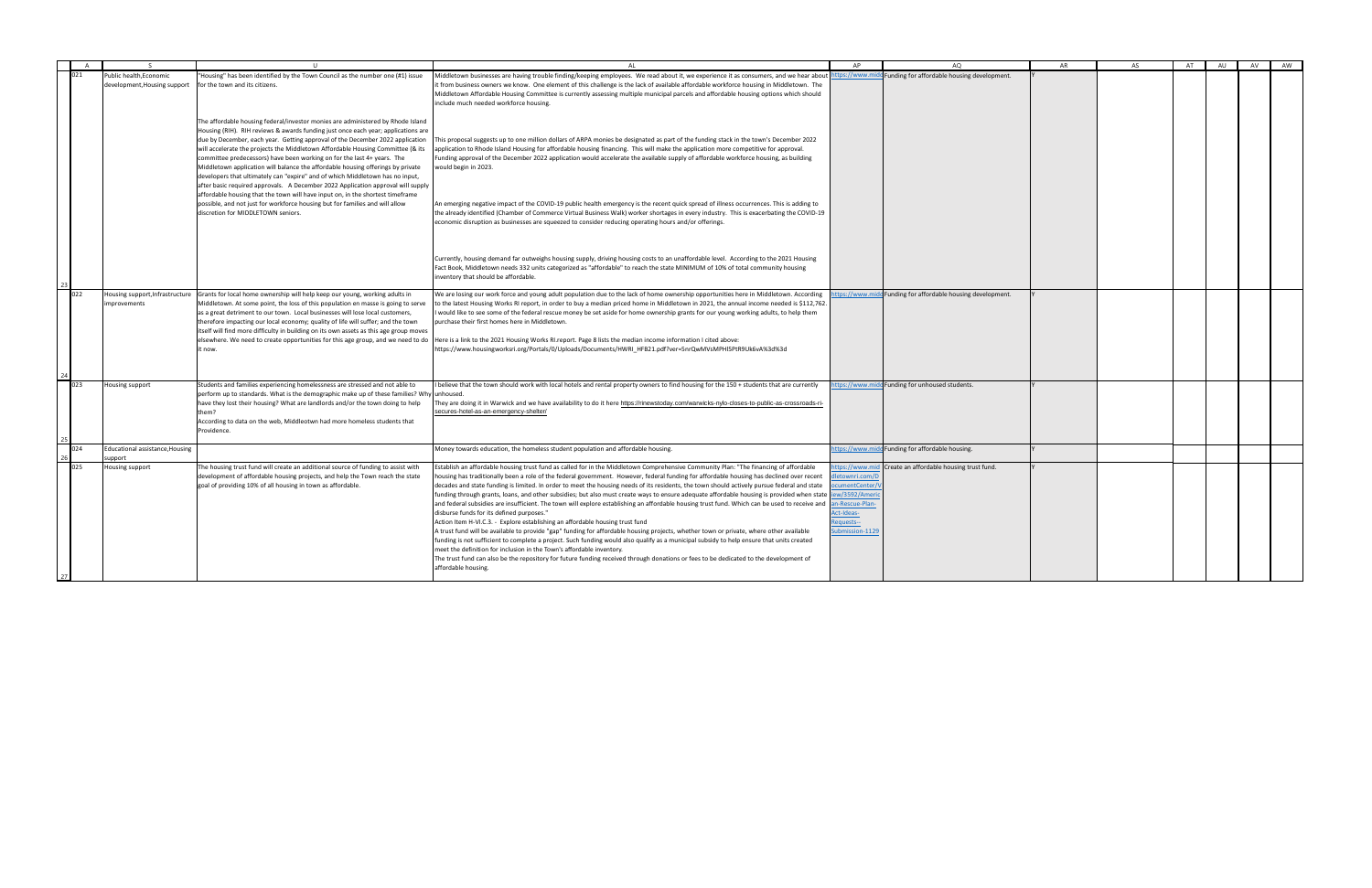| A                   |                                | $\mathbf{U}$                                                                         | AL                                                                                                                                        | AP             | AO.                                          | AR  | AS | AT | AU | AV I | AW |
|---------------------|--------------------------------|--------------------------------------------------------------------------------------|-------------------------------------------------------------------------------------------------------------------------------------------|----------------|----------------------------------------------|-----|----|----|----|------|----|
|                     | Public health, Housing support | Rhode Island may be a small state, but it has a substantial substance abuse          | am requestioning that you make an investment to increase the amount of available housing for those in recovery.                           | ttps://www.mic | Funding for residential/outpatient treatment | N/A |    |    |    |      |    |
|                     |                                | problem. Out of fifty states and the District of Columbia, Rhode Island ranks 25th   |                                                                                                                                           |                | facility for those in recovery.              |     |    |    |    |      |    |
|                     |                                | for at-risk states for drug use and 7th for those in need of assistance for drug     | The funds will be used to upgrade the former convent owned by St. Lucy Parish, Middletown, and create a ten (10) bed residential facility |                |                                              |     |    |    |    |      |    |
|                     |                                | health issues and rehab but cannot access services. (Source:                         | with an outpatient treatment center. This will provide housing for approximately forty (40) women and their children annually. The        |                |                                              |     |    |    |    |      |    |
|                     |                                | https://wallethub.com/edu/drug-use-by-state/35150)                                   | outpatient clinic will provide treatment services to an additional two hundred fifty (250) people per year.                               |                |                                              |     |    |    |    |      |    |
|                     |                                |                                                                                      |                                                                                                                                           |                |                                              |     |    |    |    |      |    |
|                     |                                | Rhode Island residents (12+) have excessive rates of illicit drug use other than     | We utilize a 'whole-person" approach to healthy living for the treatment of substance use disorders and co-occurring disorders to empower |                |                                              |     |    |    |    |      |    |
|                     |                                | marijuana, with some of the highest rates in the northeast for 12-17 and 26+-year-   | intergenerational change.                                                                                                                 |                |                                              |     |    |    |    |      |    |
|                     |                                |                                                                                      |                                                                                                                                           |                |                                              |     |    |    |    |      |    |
|                     |                                | olds. Rhode Islanders also have concerning rates of needing but not receiving        |                                                                                                                                           |                |                                              |     |    |    |    |      |    |
|                     |                                | reatment for their drug use, with the highest prevalence in the northeast for 12-17  |                                                                                                                                           |                |                                              |     |    |    |    |      |    |
|                     |                                | year-olds in 2016-2017 (3.64%). (source: Behavioral Health in Rhode Island (2019):   |                                                                                                                                           |                |                                              |     |    |    |    |      |    |
|                     |                                | State Epidemiological Profile.)                                                      |                                                                                                                                           |                |                                              |     |    |    |    |      |    |
|                     |                                |                                                                                      |                                                                                                                                           |                |                                              |     |    |    |    |      |    |
|                     |                                | Newport County is home to approximately 60,000 adults based on the latest US         |                                                                                                                                           |                |                                              |     |    |    |    |      |    |
|                     |                                | Census data. According to the American Addiction Center, 1 out of 8 adults           |                                                                                                                                           |                |                                              |     |    |    |    |      |    |
|                     |                                | struggles with both alcohol and drug use disorders (SUD), simultaneously             |                                                                                                                                           |                |                                              |     |    |    |    |      |    |
|                     |                                | translating to 7,500 Newport County adults who require treatment. Yet,               |                                                                                                                                           |                |                                              |     |    |    |    |      |    |
|                     |                                | Community Blessings partnered with Trinity Village provides the only recovery        |                                                                                                                                           |                |                                              |     |    |    |    |      |    |
|                     |                                | housing In Newport County (8 units) and the only organization in Rhode Island that   |                                                                                                                                           |                |                                              |     |    |    |    |      |    |
|                     |                                | provides recovery housing for both parents and their children with an evidence       |                                                                                                                                           |                |                                              |     |    |    |    |      |    |
|                     |                                | based behavioral health model for famillies to develop healthy lifestyles. There are |                                                                                                                                           |                |                                              |     |    |    |    |      |    |
|                     |                                | no community residential treatment centers in Newport County.                        |                                                                                                                                           |                |                                              |     |    |    |    |      |    |
|                     |                                |                                                                                      |                                                                                                                                           |                |                                              |     |    |    |    |      |    |
|                     |                                | Creating residential recovery housing with access to outpatient treatment services   |                                                                                                                                           |                |                                              |     |    |    |    |      |    |
|                     |                                | will allow Middletown to keep local families together as adults seek treatment for   |                                                                                                                                           |                |                                              |     |    |    |    |      |    |
|                     |                                | substance use disorders and other mental health conditions. Substance abuse          |                                                                                                                                           |                |                                              |     |    |    |    |      |    |
|                     |                                | impacts the individual and can have devastating effects on the entire family -       |                                                                                                                                           |                |                                              |     |    |    |    |      |    |
| $\frac{20}{29}$ 027 | Housing support                | Affordable Housing (See Attached Form 1187)                                          | See Attached Form 1187                                                                                                                    | ttps://www.mio | Funding for affordable housing               |     |    |    |    |      |    |
| 028                 | Infrastructure improvements    | Affordable Housing (See Attached Form 1202)                                          | See Attached Form 1202                                                                                                                    | ttps://www.mid | Funding for affordable housing.              |     |    |    |    |      |    |
|                     |                                |                                                                                      |                                                                                                                                           |                |                                              |     |    |    |    |      |    |
| 029                 | Other                          | Recovery housing for mothers, children (See Attached Form 1203)                      | See Attached Form 1203                                                                                                                    | ttps://www.mi  | Funding for residential/outpatient treatment | N/A |    |    |    |      |    |
|                     |                                |                                                                                      |                                                                                                                                           |                | facility for those in recovery.              |     |    |    |    |      |    |
|                     | Public health, Economic        | 'Housing" has been identified by the Town Council as the number one (#1) issue       | This proposal suggests up to one million dollars of ARPA monies be designated as part of the funding stack in the town's December 2022    | ttps://www.mi  | Funding for affordable housing development.  |     |    |    |    |      |    |
|                     | development, Housing support   | for the town and its citizens.                                                       | application to Rhode Island Housing for affordable housing financing. This will make the application more competitive for approval.       |                |                                              |     |    |    |    |      |    |
|                     |                                |                                                                                      | Funding approval of the December 2022 application would accelerate the available supply of affordable workforce housing, as building      |                |                                              |     |    |    |    |      |    |
|                     |                                |                                                                                      | would begin in 2023.                                                                                                                      |                |                                              |     |    |    |    |      |    |
|                     |                                |                                                                                      |                                                                                                                                           |                |                                              |     |    |    |    |      |    |
|                     |                                | The affordable housing federal/investor monies are administered by Rhode Island      |                                                                                                                                           |                |                                              |     |    |    |    |      |    |
|                     |                                | Housing (RIH). RIH reviews & awards funding just once each year; applications are    |                                                                                                                                           |                |                                              |     |    |    |    |      |    |
|                     |                                | due by December, each year. Getting approval of the December 2022 application        | An emerging negative impact of the COVID-19 public health emergency is the recent quick spread of illness occurrences.                    |                |                                              |     |    |    |    |      |    |
|                     |                                | will accelerate the projects the Middletown Affordable Housing Committee (& its      |                                                                                                                                           |                |                                              |     |    |    |    |      |    |
|                     |                                | committee predecessors) have been working on for the last 4+ years. The              | This is adding to the already identified (Chamber of Commerce Virtual Business Walk) worker shortages in every industry. This is          |                |                                              |     |    |    |    |      |    |
|                     |                                |                                                                                      |                                                                                                                                           |                |                                              |     |    |    |    |      |    |
|                     |                                | Middletown application will balance the offerings by private developers that         | exacerbating the COVID-19 economic disruption as businesses are squeezed to consider reducing operating hours and/or offerings.           |                |                                              |     |    |    |    |      |    |
|                     |                                | ultimately can "expire" and of which Middletown has no input, after basic required   |                                                                                                                                           |                |                                              |     |    |    |    |      |    |
|                     |                                | approvals. A December 2022 Application approval will supply affordable housing       |                                                                                                                                           |                |                                              |     |    |    |    |      |    |
|                     |                                | that the town will have input on, in the shortest timeframe possible, and not just   |                                                                                                                                           |                |                                              |     |    |    |    |      |    |
|                     |                                | for workforce housing but for families and will allow discretion for MIDDLETOWN      | Currently, housing demand far outweighs housing supply, driving housing costs to an unaffordable level. According to the 2021 Housing     |                |                                              |     |    |    |    |      |    |
|                     |                                | seniors.                                                                             | Fact Book, Middletown needs 332 units categorized as "affordable" to reach the state MINIMUM of 10% of total community housing            |                |                                              |     |    |    |    |      |    |
|                     |                                |                                                                                      | nventory that should be affordable.                                                                                                       |                |                                              |     |    |    |    |      |    |
|                     |                                |                                                                                      |                                                                                                                                           |                |                                              |     |    |    |    |      |    |
|                     | Economic                       |                                                                                      | To funds pilot broadband projects expandable statewide and to construct an open-access network to create for a modern broadband           |                | ttps://www.midd Broadband internet access.   |     |    |    |    |      |    |
|                     | development, Educational       |                                                                                      | experience for residents and businesses of Middletown.                                                                                    |                |                                              |     |    |    |    |      |    |
|                     | assistance, Services to        |                                                                                      |                                                                                                                                           |                |                                              |     |    |    |    |      |    |
|                     | disproportionally impacted     |                                                                                      |                                                                                                                                           |                |                                              |     |    |    |    |      |    |
|                     | Communities, Infrastructure    |                                                                                      |                                                                                                                                           |                |                                              |     |    |    |    |      |    |
|                     | improvements                   |                                                                                      |                                                                                                                                           |                |                                              |     |    |    |    |      |    |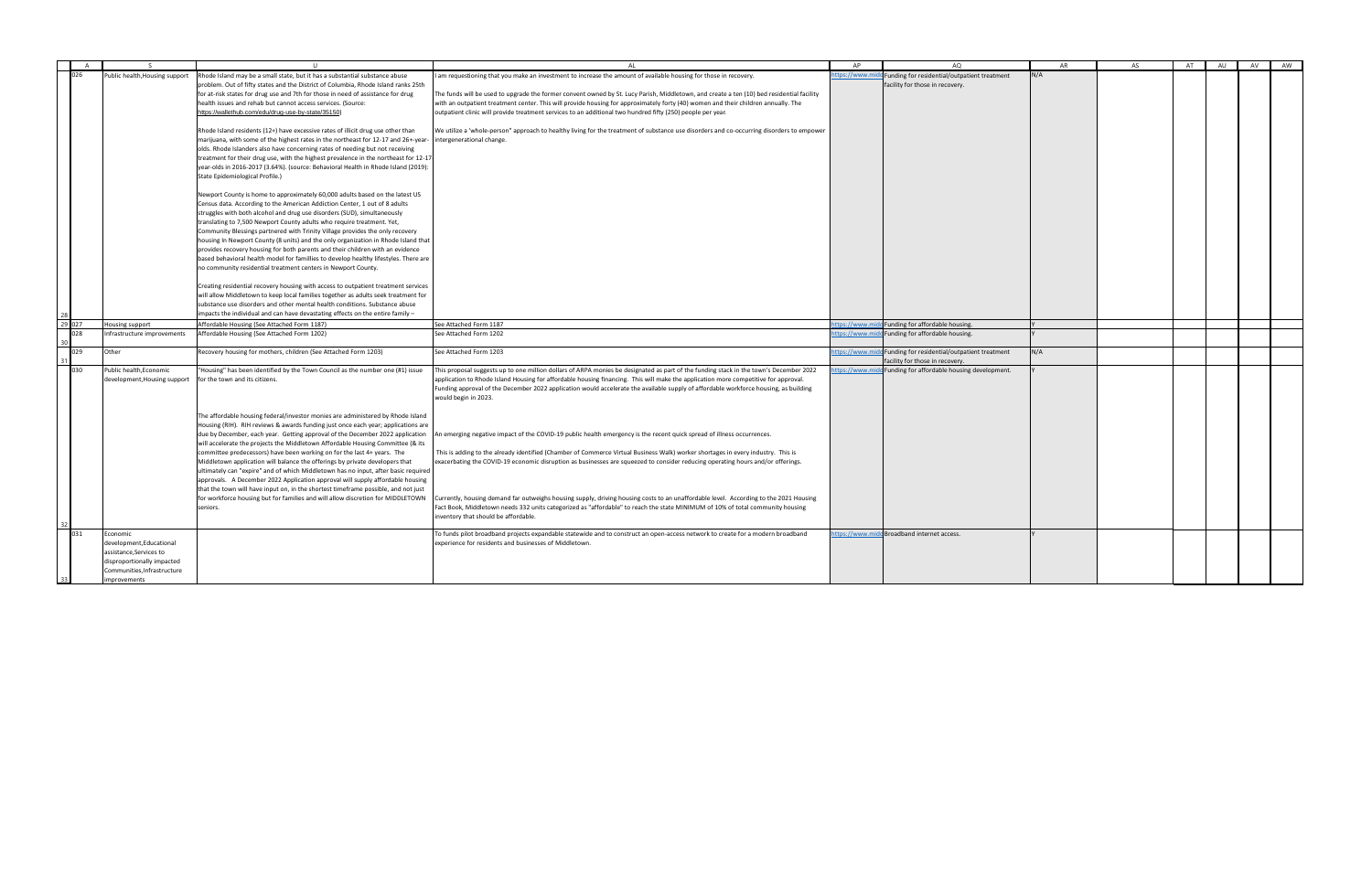|        | $\overline{A}$ |                                                             | $\mathbf{U}$                                                                                                                                    | AL                                                                                                                                             | AP             | AO                                                  | AR  | AS | AT | AU | AV | AW |
|--------|----------------|-------------------------------------------------------------|-------------------------------------------------------------------------------------------------------------------------------------------------|------------------------------------------------------------------------------------------------------------------------------------------------|----------------|-----------------------------------------------------|-----|----|----|----|----|----|
|        |                | Public health, Economic                                     | Cable TV and phone companies alike realize that the current product model is                                                                    | The town will deploy a turnkey solution to implement a broadband network in three Corporate parks; Aquidneck, Enterprise, and Corporate        | tps://www.m    | Town-deployed fiber broadband network to the        |     |    |    |    |    |    |
|        |                | development, Educational                                    | rapidly changing. "Triple play" and other bundled services are giving way to pay as                                                             | Center. The solution will also phase in deployment to homes. The Town will utilize the existing 144 strand fiber aerial optical cable that     |                | office parks.                                       |     |    |    |    |    |    |
|        |                | assistance, Services to                                     | you go services delivered via the Internet. These trends will continue to drive the                                                             | priginates at the IT offices at 9 Berkeley and ends at the police station on 123 Valley Road. New construction will consist of approximately   |                |                                                     |     |    |    |    |    |    |
|        |                | disproportionally impacted                                  | demand for high speed broadband across our country.                                                                                             | 3.3 miles of new aerial strand and cable and 0.52 miles of new underground construction. Also to be included in this construction is the       |                |                                                     |     |    |    |    |    |    |
|        |                | Communities, Housing                                        |                                                                                                                                                 | eplacement of the existing connectors at the IT office panel with fiber connections required for this type of optical transmission.            |                |                                                     |     |    |    |    |    |    |
|        |                | support, Infrastructure                                     | Cities and towns are also experiencing this growing need for increased broadband                                                                |                                                                                                                                                |                |                                                     |     |    |    |    |    |    |
|        |                | improvements, Pay or revenue                                | speeds as demands in education and government are increasingly dependent on                                                                     | The fiber optic network will be designed by a company with extensive FTTX experience throughout the United States. They are a premier          |                |                                                     |     |    |    |    |    |    |
|        |                | replacement, Administrative                                 | t's ability to access the power of the Internet. Our educational institutions are                                                               | supplier for the Verizon FIOS program, and most recently completed a Fiber to the Home project in Atlanta. The network shall be                |                |                                                     |     |    |    |    |    |    |
|        |                |                                                             |                                                                                                                                                 | constructed with an all-Corning solution, enabling the Town to obtain a Corning 25 Year Warranty that is exclusively offered to                |                |                                                     |     |    |    |    |    |    |
|        |                |                                                             | adopting instruction via iPads, Laptops and other connected technologies.                                                                       |                                                                                                                                                |                |                                                     |     |    |    |    |    |    |
|        |                |                                                             | Municipalities are adopting new technologies to better serve citizens. These                                                                    | municipalities for these types of projects.                                                                                                    |                |                                                     |     |    |    |    |    |    |
|        |                |                                                             | advances will continue to drive the demand for bandwidth in the coming years.                                                                   |                                                                                                                                                |                |                                                     |     |    |    |    |    |    |
|        |                |                                                             |                                                                                                                                                 | The headend Optical Line Terminal consists of an Adtran TA5000 chassis. The TA5000 is capable of supporting gigabit Ethernet passive           |                |                                                     |     |    |    |    |    |    |
|        |                |                                                             | The construction of Middle Mile Networks across the country, funded by the                                                                      | optical network (GPON) and Active Ethernet (AE). Active Ethernet is a point-to-point fiber access technology for delivering Internet services  |                |                                                     |     |    |    |    |    |    |
|        |                |                                                             | Broadband Technology Opportunity Program Grant (BTOP) has essentially moved                                                                     | to residential and business subscribers AE transmission cards in the same chassis.                                                             |                |                                                     |     |    |    |    |    |    |
|        |                |                                                             | the access point closer to the municipal user than ever before. Many communities:                                                               |                                                                                                                                                |                |                                                     |     |    |    |    |    |    |
|        |                |                                                             | now have an Internet access point within their borders. No longer do they need to                                                               | No transport solution is provided in our proposal. We anticipate work with OSHEAN for the Internet                                             |                |                                                     |     |    |    |    |    |    |
|        |                |                                                             | rely on the conventional telecommunications providers to bring the connection to ltransport solution.                                           |                                                                                                                                                |                |                                                     |     |    |    |    |    |    |
|        |                |                                                             | hem. Instead, the municipality has the unique opportunity to bring their.                                                                       |                                                                                                                                                |                |                                                     |     |    |    |    |    |    |
|        |                |                                                             | ommunity to the service providers and competitively purchase the services that                                                                  |                                                                                                                                                |                |                                                     |     |    |    |    |    |    |
|        |                |                                                             | will be the most beneficial to them.                                                                                                            |                                                                                                                                                |                |                                                     |     |    |    |    |    |    |
|        |                |                                                             |                                                                                                                                                 |                                                                                                                                                |                |                                                     |     |    |    |    |    |    |
|        |                |                                                             | 3y creating a Last Mile Broadband Network the community can now take control of                                                                 |                                                                                                                                                |                |                                                     |     |    |    |    |    |    |
|        |                |                                                             | access to their market. The current model for telecommunications services is                                                                    |                                                                                                                                                |                |                                                     |     |    |    |    |    |    |
|        |                |                                                             | rapidly changing, forcing service providers into a more competitive environment.                                                                |                                                                                                                                                |                |                                                     |     |    |    |    |    |    |
|        |                |                                                             | This evolution is creating a unique opportunity for municipal customers to position                                                             |                                                                                                                                                |                |                                                     |     |    |    |    |    |    |
|        |                |                                                             | hemselves to take full advantage of these changes. As such, the Town will develop                                                               |                                                                                                                                                |                |                                                     |     |    |    |    |    |    |
|        |                |                                                             | a conceptual plan for the network and outsource full design and engineering                                                                     |                                                                                                                                                |                |                                                     |     |    |    |    |    |    |
|        | 033            | Public Health, Economic                                     | Municipal Broadband Project (See Attached Formn 1176)                                                                                           | See Attached Form 1176                                                                                                                         |                | ttps://www.middDeploy municipal broadband internet. |     |    |    |    |    |    |
|        |                | Development, Infrastructure                                 |                                                                                                                                                 |                                                                                                                                                |                |                                                     |     |    |    |    |    |    |
|        |                | Improvements                                                |                                                                                                                                                 |                                                                                                                                                |                |                                                     |     |    |    |    |    |    |
|        | 034            |                                                             |                                                                                                                                                 |                                                                                                                                                |                |                                                     | N/A |    |    |    |    |    |
|        |                | Public health, Economic                                     | After our fraudulent 2020 election, the answer is self explanatory                                                                              | The best way to use money from the America Rescue Plan is to purchase new voting equipment that is secure to the highest extent possible       | nttps://www.mi | Purchase new voting equipment.                      |     |    |    |    |    |    |
|        |                | development, Educational                                    |                                                                                                                                                 | so that we can actually RESCUE AMERICA.                                                                                                        |                |                                                     |     |    |    |    |    |    |
|        |                | assistance, Services to                                     |                                                                                                                                                 | When our vote no longer counts  none of the other items on the list below matter but actually affects everything on the list                   |                |                                                     |     |    |    |    |    |    |
|        |                | disproportionally impacted                                  |                                                                                                                                                 |                                                                                                                                                |                |                                                     |     |    |    |    |    |    |
|        |                | Communities, Housing                                        |                                                                                                                                                 |                                                                                                                                                |                |                                                     |     |    |    |    |    |    |
|        |                | support, Infrastructure                                     |                                                                                                                                                 |                                                                                                                                                |                |                                                     |     |    |    |    |    |    |
|        |                | improvements, Pay or revenue<br>replacement, Administrative |                                                                                                                                                 |                                                                                                                                                |                |                                                     |     |    |    |    |    |    |
|        |                |                                                             |                                                                                                                                                 |                                                                                                                                                |                |                                                     |     |    |    |    |    |    |
|        |                |                                                             |                                                                                                                                                 |                                                                                                                                                |                |                                                     |     |    |    |    |    |    |
|        | 035            |                                                             |                                                                                                                                                 | The town should return the ARPA funding. Spending it will just add to the national debt. The federal government does not have the              | tps://www.m    | Return ARPA funding to the federal government.      |     |    |    |    |    |    |
|        |                |                                                             |                                                                                                                                                 | common sense to not spend money it doesn't have. Let's not be part of the problem.                                                             |                |                                                     |     |    |    |    |    |    |
|        |                |                                                             |                                                                                                                                                 |                                                                                                                                                |                |                                                     |     |    |    |    |    |    |
|        |                |                                                             |                                                                                                                                                 | Also, the October 2021 Middletown Today newsletter refers to recovering "from the impacts of COVID-19." We're not recovering from the          |                |                                                     |     |    |    |    |    |    |
|        |                |                                                             |                                                                                                                                                 | mpacts of COVID-19, we're recovering from the impacts of the federal and state governments' response to COVID-19. That is what is              |                |                                                     |     |    |    |    |    |    |
|        |                |                                                             |                                                                                                                                                 | adversely affecting us.                                                                                                                        |                |                                                     |     |    |    |    |    |    |
|        | 036            | Other                                                       | Use money to get Joe Biden out of office and donate to the border wall (See                                                                     | See Attached Form 1195                                                                                                                         | tps://www.mic  | dUse funding for political purposes.                | N/A |    |    |    |    |    |
|        |                |                                                             | Attached Form 1195)                                                                                                                             |                                                                                                                                                |                |                                                     |     |    |    |    |    |    |
| 39 037 |                | Other                                                       | Misc local commentary (See Attached Form 1196)                                                                                                  | See Attached Form 1196                                                                                                                         | ttps://www.m   | Open space preservation.                            |     |    |    |    |    |    |
| 40 038 |                | Other                                                       | Misc local commentary (See Attached Form 1198)                                                                                                  | See Attached Form 1198                                                                                                                         | ttps://www.mi  | Pedestrian infrastructure improvements.             |     |    |    |    |    |    |
| 039    |                | Economic development, Pay or                                | very homeowner benefits from this equally. Landlords can recoup some lost                                                                       | One-time property tax rebate distributed 60:40 (\$3M/2M) for commercial and residential property taxes.                                        |                | tps://www.middOne-time property tax rebate.         | N/A |    |    |    |    |    |
|        |                | revenue replacement                                         | revenue from the eviction moratorium. Businesses can recoup some lost revenue.                                                                  |                                                                                                                                                |                |                                                     |     |    |    |    |    |    |
|        |                |                                                             | The money should return to the hands of those who contributed (through income)                                                                  |                                                                                                                                                |                |                                                     |     |    |    |    |    |    |
|        |                |                                                             | o fund it.                                                                                                                                      |                                                                                                                                                |                |                                                     |     |    |    |    |    |    |
|        | 040            | Housing support                                             | See above                                                                                                                                       | Provide tax relief for owners of property that they lease to long term tenants within the affordability spectrum (basically under market rate) | ttps://www.mi  | Provide subsidy for property owners to rent year-   |     |    |    |    |    |    |
|        |                |                                                             |                                                                                                                                                 | to increase Middletown's percentage of affordable housing. This may incentivize rental property owners to convert from short term renting      |                | round vs. short-term rentals.                       |     |    |    |    |    |    |
|        |                |                                                             |                                                                                                                                                 | (think Airbnb) to long term renting thus promoting more of a sense of community in Town.                                                       |                |                                                     |     |    |    |    |    |    |
|        |                |                                                             |                                                                                                                                                 |                                                                                                                                                |                |                                                     |     |    |    |    |    |    |
|        |                |                                                             |                                                                                                                                                 |                                                                                                                                                |                |                                                     |     |    |    |    |    |    |
|        | 041            | Other                                                       | t does not seem prudent to be wishlist spending when Middletowners are                                                                          | To reduce the negative economic impact at home my proposal is to return the funds to Middletown taxpayers. After all the federal money         | nttps://www.mi | Distribute funds to all Middletown tax payers.      | N/A |    |    |    |    |    |
|        |                |                                                             | suffering joblessness, higher taxes and rising costs due to inflation. Seniors on fixed referenced is provided by taxpayers in the first place. |                                                                                                                                                |                |                                                     |     |    |    |    |    |    |
|        |                |                                                             | ncomes as well have no relief. This proposal assists town residents financially to                                                              |                                                                                                                                                |                |                                                     |     |    |    |    |    |    |
|        |                |                                                             | pay for a roof over their heads, necessary essentials such as food for themselves                                                               |                                                                                                                                                |                |                                                     |     |    |    |    |    |    |
|        |                |                                                             | and their families also home heating for the long winters. Local businesses benefit.                                                            |                                                                                                                                                |                |                                                     |     |    |    |    |    |    |
|        |                |                                                             |                                                                                                                                                 |                                                                                                                                                |                |                                                     |     |    |    |    |    |    |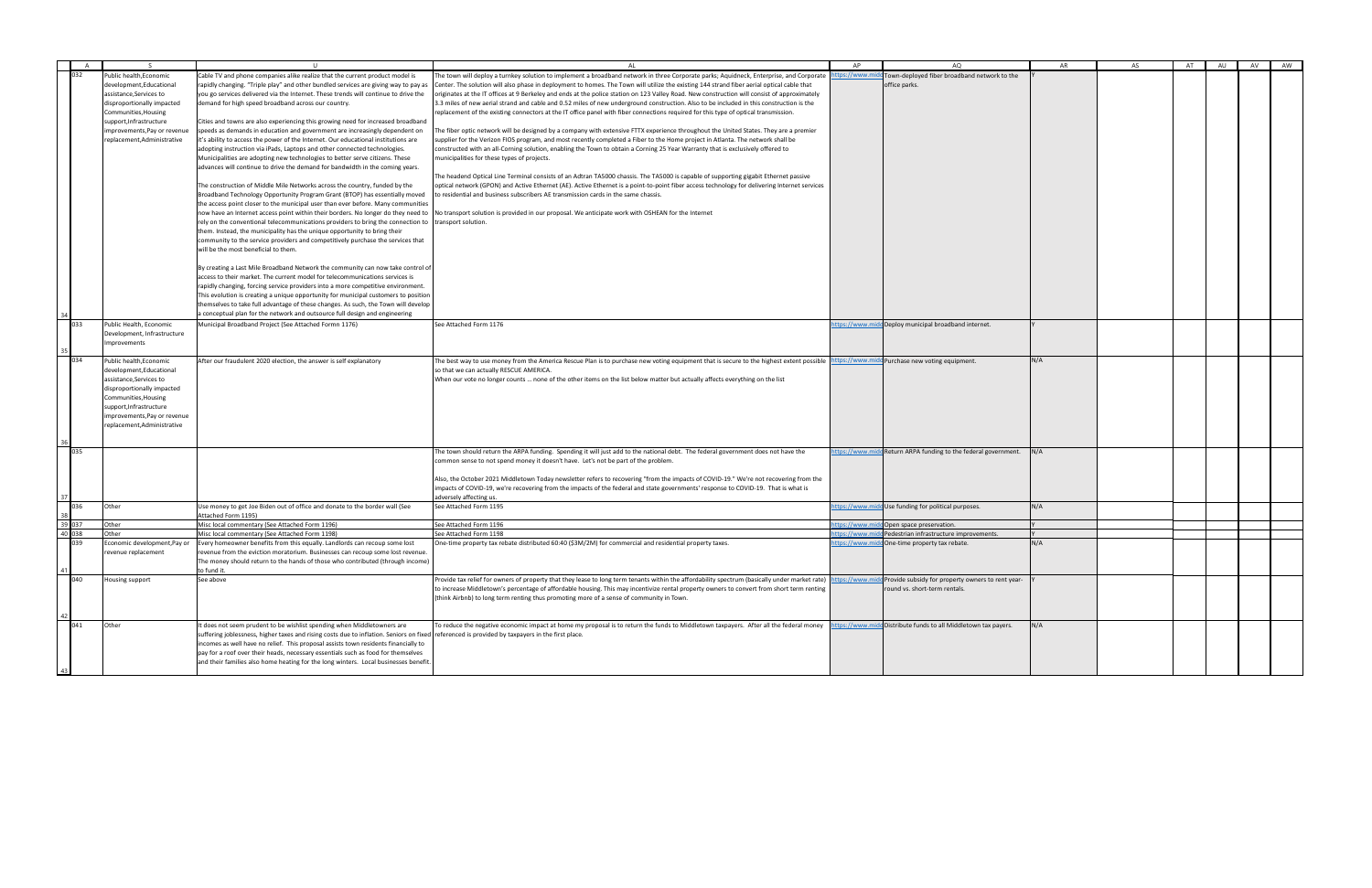|     |                                                                                                  | $\mathbf{U}$                                                                                                                                                                                                                                                                                                                                                                                                                                                                                                                                                                                                                                                                                                                                                                                                                                                                                                                                                                                                                                                                                                                                     | AL                                                                                                                                                                                                                                                                                                                                                                                                                                                                                                                                                                                                                                                                                                                                                                                                                                                                                                                                                                                                                                                                                                                                                                                                                                                                                                                                                                                                        | AP                                  | AO.                                                                                                                                                                                     | AR     | AS | AT | AU | AV | AW |
|-----|--------------------------------------------------------------------------------------------------|--------------------------------------------------------------------------------------------------------------------------------------------------------------------------------------------------------------------------------------------------------------------------------------------------------------------------------------------------------------------------------------------------------------------------------------------------------------------------------------------------------------------------------------------------------------------------------------------------------------------------------------------------------------------------------------------------------------------------------------------------------------------------------------------------------------------------------------------------------------------------------------------------------------------------------------------------------------------------------------------------------------------------------------------------------------------------------------------------------------------------------------------------|-----------------------------------------------------------------------------------------------------------------------------------------------------------------------------------------------------------------------------------------------------------------------------------------------------------------------------------------------------------------------------------------------------------------------------------------------------------------------------------------------------------------------------------------------------------------------------------------------------------------------------------------------------------------------------------------------------------------------------------------------------------------------------------------------------------------------------------------------------------------------------------------------------------------------------------------------------------------------------------------------------------------------------------------------------------------------------------------------------------------------------------------------------------------------------------------------------------------------------------------------------------------------------------------------------------------------------------------------------------------------------------------------------------|-------------------------------------|-----------------------------------------------------------------------------------------------------------------------------------------------------------------------------------------|--------|----|----|----|----|----|
| 042 | Housing support, Other<br>Public Health, Housing Support                                         | Type of Project:<br>SVDP relies on donations to respond to public health emergencies to Middletown<br>residents seeking assistance from negative economic impacts. This includes<br>nousing support for rent and damage deposits, utility bill support, and food<br>upport.<br>How does this project benefit the Town of Middletown:<br>the Social Security Act and the America Rescue Plan Act from their local<br>government. This project through SVDP conference in Middletown, RI would<br>benefit those Middletown citizens who are experiencing direct monetary hardships<br>due to COVID 19. This would benefit the town by supporting those among us who<br>are the most deserving due to job loss, low income and apartment evictions.<br>Who are the main beneficiaries of this request:<br>The citizens of Middletown who are experiencing evictions or homelessness, owe<br>back rent, owe back utility bills, lack of money for food, loss of employment: The<br>Town of Middletown's seniors, low-income families, and those with disabilities.<br>Reduce the cost of Second Beach sticker / Provide senior housing opportunities | Detailed Description of Request:<br>Monetary assistance for households in Middletown, RI which includes rent, damage deposits, utility bills and food. For future projects in<br>accordance with The American Rescue Plan and with great faith in our Middletown leaders we are requesting \$5,000.00 to aid us in helping<br>the neediest families in the Middletown, RI community.<br>Type of Project:<br>SVDP relies on donations to respond to public health emergencies to Middletown residents seeking assistance from negative economic<br>A non-profit and private organization may receive funds under section 602 c (3) of  impacts. This includes housing support for rent and damage deposits, utility bill support, and food support.<br>See Attached Form 1171                                                                                                                                                                                                                                                                                                                                                                                                                                                                                                                                                                                                                              | tps://www.mi<br><u>tps://www.mi</u> | do Assist St. Vincent de Paul Society with<br>housing/food support to low-income households<br>impacted by public heath emergencies.<br>Reduce cost of beach stickers; Create a housing | N/A; Y |    |    |    |    |    |
| 044 | Other                                                                                            | (See Attached Form 1171)<br>Give seniors a \$1,000 credit apiece and provide assistance for business owners (See See Attached Form 1193                                                                                                                                                                                                                                                                                                                                                                                                                                                                                                                                                                                                                                                                                                                                                                                                                                                                                                                                                                                                          |                                                                                                                                                                                                                                                                                                                                                                                                                                                                                                                                                                                                                                                                                                                                                                                                                                                                                                                                                                                                                                                                                                                                                                                                                                                                                                                                                                                                           | ttps://www.m                        | authority.<br>Distribute funds to senior citizens and businesses.                                                                                                                       | N/A    |    |    |    |    |    |
|     |                                                                                                  | Attached Form 1193)                                                                                                                                                                                                                                                                                                                                                                                                                                                                                                                                                                                                                                                                                                                                                                                                                                                                                                                                                                                                                                                                                                                              |                                                                                                                                                                                                                                                                                                                                                                                                                                                                                                                                                                                                                                                                                                                                                                                                                                                                                                                                                                                                                                                                                                                                                                                                                                                                                                                                                                                                           |                                     |                                                                                                                                                                                         |        |    |    |    |    |    |
| 045 | Other                                                                                            | Help St. Vincent de Paul Society with shortfall (See Attached Form 1201)                                                                                                                                                                                                                                                                                                                                                                                                                                                                                                                                                                                                                                                                                                                                                                                                                                                                                                                                                                                                                                                                         | See Attached Form 1201                                                                                                                                                                                                                                                                                                                                                                                                                                                                                                                                                                                                                                                                                                                                                                                                                                                                                                                                                                                                                                                                                                                                                                                                                                                                                                                                                                                    |                                     | ttps://www.midc Assist St. Vincent de Paul Society with<br>housing/food support to low-income households<br>impacted by public heath emergencies.                                       |        |    |    |    |    |    |
| 046 | Public health, Economic<br>development, Educational<br>assistance, Pay or revenue<br>replacement | RI communities will be competing to hire Essential Workers. Middletown<br>"Premium Pay†Mill help keep workers working in Middletown and incentivize<br>others to come to work in Middletown.<br>These workers are essential for maintaining public health, economic stability, and<br>education in the community and they deserve this additional compensation that<br>will aid in the retention, and attraction, of these Essential Workers to Middletown.                                                                                                                                                                                                                                                                                                                                                                                                                                                                                                                                                                                                                                                                                      | All communities need Essential Workers: those who care for others, food suppliers, cleaners/sanitizers, supply chain positions, public health<br>& safety professionals, educators, school staff, and social services providers. These Essential Workers have been dutiful throughout COVID,<br>facing heightened risk in their positions, a risk that they continue to face with both the onset of variants: Delta, Omicron, and now IHU, and<br>the simultaneous infections (COVID/flu) that are occurring.<br>Employers are already finding it difficult to hire the workers they need. The supply of workers is strained due to required quarantine time<br>for increasing occurrences of illness, lack of local affordable housing, those leaving the workforce due to family obligations or strain of the<br>past year (see attached example), or workers choosing not to commute due to increasing gas prices, finding positions closer to where they<br>This proposal suggests up to one million dollars of ARPA monies to provide "Premium Payâ€l∄or Essential Workers. Employers –and                                                                                                                                                                                                                                                                                                           | ttps://www.mi                       | Provide "premium pay" for essential workers.                                                                                                                                            | N/A    |    |    |    |    |    |
|     |                                                                                                  |                                                                                                                                                                                                                                                                                                                                                                                                                                                                                                                                                                                                                                                                                                                                                                                                                                                                                                                                                                                                                                                                                                                                                  | communities- must compete for the strained supply of these Essential Workers and Middletown cannot risk being short-handed at this<br>critical time, especially for the senior, student, and other at-risk populations. Middletown "Premium Pay" would be a proactive step to<br>avoid additional adversity in the health, economy, educational and municipal services in Middletown as the COVID-19 public health<br>emergency continues to evolve. If allowed, "Premium Pay" could take the form of an increased hourly wage, signing bonus, or regularly<br>scheduled stipends.                                                                                                                                                                                                                                                                                                                                                                                                                                                                                                                                                                                                                                                                                                                                                                                                                        |                                     |                                                                                                                                                                                         |        |    |    |    |    |    |
| 047 | Public health, Infrastructure<br>improvements                                                    | Please see previous paragraph.                                                                                                                                                                                                                                                                                                                                                                                                                                                                                                                                                                                                                                                                                                                                                                                                                                                                                                                                                                                                                                                                                                                   | In the wake of the COVID-19 pandemic, it was bluntly shown how fragile the global food system is. In order to mitigate the impacts of such<br>catastrophes it is important to bolster our local food network and increase the health of our natural water systems and aquifers. This in<br>turn, strengthens the people and the community.<br>A relatively low cost investment in establishing food forests and indigenous lead land management principles across the landscape would<br>amplify food and water security for the town. Being on an island, we are inherently at a greater risk in these terms. These principals can be<br>applied via private property owners and public land space. By focusing on planting perennial fruit and nut bearing trees, the town and<br>community is investing in our future generations.<br>The protection provided to watersheds and natural systems by planting is well documented and clearly observable. Food forests capture<br>carbon and actively reduce the carbon emitted into the atmosphere.<br>Agroforest systems typically require the majority of effort in the first one to five years. As the food forest begins to develop, less and less<br>input is required for maintenance and upkeep. Furthermore, as the trees and shrubs grow, grass growth is inhibited and less fossil fuel<br>powered equipment is needed, saving the town money. |                                     | ttps://www.middCreate "food forests" by planting fruit and nut                                                                                                                          |        |    |    |    |    |    |
|     |                                                                                                  |                                                                                                                                                                                                                                                                                                                                                                                                                                                                                                                                                                                                                                                                                                                                                                                                                                                                                                                                                                                                                                                                                                                                                  | Gardens, parks, and open spaces create community. A town is only as good as the community it supports and the involvement of its citizens.<br>The health and wealth of the people can be greatly increased by providing areas that foster this growth. Community involvement is key in<br>making this a success.                                                                                                                                                                                                                                                                                                                                                                                                                                                                                                                                                                                                                                                                                                                                                                                                                                                                                                                                                                                                                                                                                          |                                     |                                                                                                                                                                                         |        |    |    |    |    |    |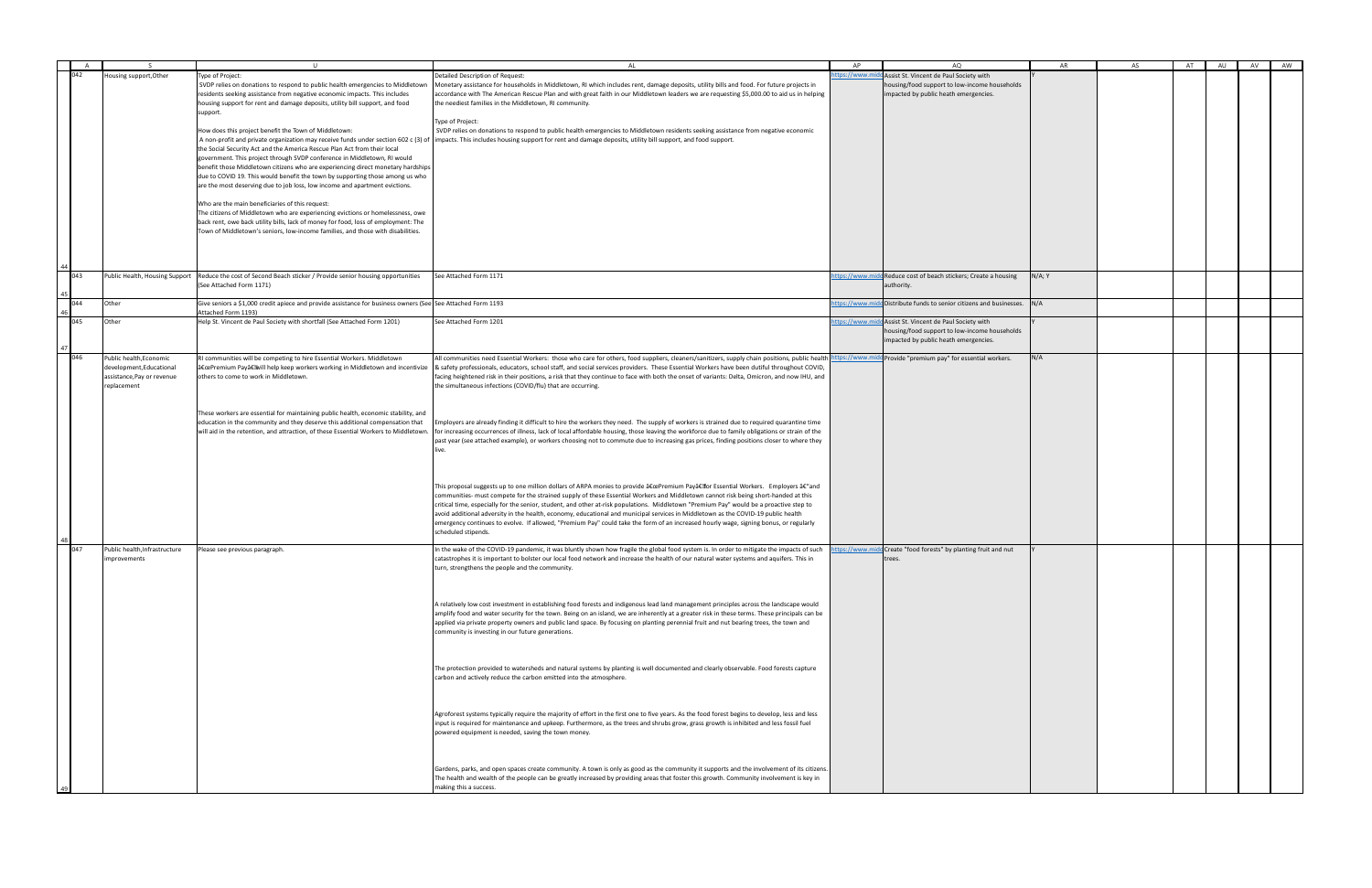| $\overline{A}$       |                                                                                                                                                                                                                                |                                                                                                                                                                                                                                                                                                                                                                                                                                                                                                                                                                                                                                                                                                                                                                                 | AI                                                                                                                                                                                                                                                                                                                                                                                                                                                                                                                                                                                                                                                                                                                                                                                                                                                                                                                                                                                                                                                                                                                                                                                                                                                                                                                                                                                                                                                                                                                                                                                                                                                                                                                                                                                                                                                                                                                                                                                                                                                                                                                                                                                                                                                                                                                                                                                                                                                                                                                                                                                                                                                                                                                                                                                                                                       | AP                  | AO                                                                                                                                                                                                                                                                                          | AR     | AS | AT | AU | AV | AW |
|----------------------|--------------------------------------------------------------------------------------------------------------------------------------------------------------------------------------------------------------------------------|---------------------------------------------------------------------------------------------------------------------------------------------------------------------------------------------------------------------------------------------------------------------------------------------------------------------------------------------------------------------------------------------------------------------------------------------------------------------------------------------------------------------------------------------------------------------------------------------------------------------------------------------------------------------------------------------------------------------------------------------------------------------------------|------------------------------------------------------------------------------------------------------------------------------------------------------------------------------------------------------------------------------------------------------------------------------------------------------------------------------------------------------------------------------------------------------------------------------------------------------------------------------------------------------------------------------------------------------------------------------------------------------------------------------------------------------------------------------------------------------------------------------------------------------------------------------------------------------------------------------------------------------------------------------------------------------------------------------------------------------------------------------------------------------------------------------------------------------------------------------------------------------------------------------------------------------------------------------------------------------------------------------------------------------------------------------------------------------------------------------------------------------------------------------------------------------------------------------------------------------------------------------------------------------------------------------------------------------------------------------------------------------------------------------------------------------------------------------------------------------------------------------------------------------------------------------------------------------------------------------------------------------------------------------------------------------------------------------------------------------------------------------------------------------------------------------------------------------------------------------------------------------------------------------------------------------------------------------------------------------------------------------------------------------------------------------------------------------------------------------------------------------------------------------------------------------------------------------------------------------------------------------------------------------------------------------------------------------------------------------------------------------------------------------------------------------------------------------------------------------------------------------------------------------------------------------------------------------------------------------------------|---------------------|---------------------------------------------------------------------------------------------------------------------------------------------------------------------------------------------------------------------------------------------------------------------------------------------|--------|----|----|----|----|----|
| 048                  | Public health, Infrastructure<br>mprovements                                                                                                                                                                                   | Crescent Road is a main thoroughfare for both pedestrians and vehicles. The<br>mprovements made to the infrastructure beneath the road would be a necessary<br>first step in improving the sidewalks and roadways. The immediate benefit to the<br>idewalks and the improvement to the pedestrian friendliness of the entryway to<br>the Atlantic Beach District from Purgatory Road. The long term benefit would be<br>that since the infrastructure is upgraded, there would be greatly reduced risk of<br>issues below the roadway and a lower likelihood of the taxpayers having to pay for<br>costly repairs.<br>Of course, the properties on Crescent Road would benefit by having clean water<br>(health), fire hydrants (safety), and upgraded storm and sewer systems. | Crescent Road has also become a very busy thoroughfare for both pedestrians and vehicles and is part of the recently created "Atlantic<br>Beach District". The Atlantic Beach Master plan calls for improvements to be made in the district with the goal of making the district more<br>pedestrian friendly. One of the main improvements to the district will undoubtedly be to install new sidewalks and also to improve the<br>residents of Middletown and general public would be the use of the new roads and roads. It may seem obvious but it would benefit the town that any public infrastructure located beneath the public roadway be replaced<br>prior to any roadway improvements being made.<br>The water, sewer, and storm water infrastructure are all antiquated (much of it being installed in the early-to-mid 1900's) and are not<br>adequate to support the developments that have been made in the area. If the underground utilities are not upgraded prior to the<br>construction of new sidewalks and roads, the town will risk having to dig it all up again when the infrastructure beneath it fails, which it<br>undoubtedly will, and then foot the bill to once again repair the roads and sidewalks.<br>The water utility infrastructure on Crescent Road in Middletown is particularly antiquated, dilapidated, and possibly a hazard to the<br>residents of Middletown that are being serviced by it. The existing water lines are essentially mish mosh of small lines that were installed in<br>the early and mid 1900's. There is currently no water main on Crescent Road connecting the Purgatory Avenue water main with the<br>Aquidneck Avenue water main. The makeup of these lines are a mix of copper, steel, cement lined, and yes, even lead. The obvious concerns<br>regarding the age of the lines aside, there is likely a risk to the presence of lead in the lines creates a health risk to those residents whose<br>water is supplied by these lines. Note that the lack of a properly sized water main also means there is a lack of fire hydrants on Crescent<br>Road, causing another public safety hazard if, god forbid, there were to ever be a fire on the street.<br>Crescent Road is also near the lowest elevation of the island and because of that the storm water infrastructure often becomes<br>overwhelmed when there is heavy rainfall. Shoring up and adequately sizing the storm drains would also be very beneficial.<br>While I am personally unaware of any issues or current state of the sewer lines running down Crescent Road, it would make sense that the<br>sewer lines be evaluated while any other underground work is being done as well.<br>With all of this in mind I would like to propose that the town allocate a portion of the ARPA funds to: | tps://www.mi        | c Public utilities improvements in the Atlantic Beach<br>District.                                                                                                                                                                                                                          |        |    |    |    |    |    |
| 049                  | Public health, Infrastructure<br>mprovements                                                                                                                                                                                   | Provides the following:<br>Safer walking<br>Safer water that is also available to fight fires<br>Build roads that last longer<br>Proper disposal of waste water affecting the quality of the water we consume                                                                                                                                                                                                                                                                                                                                                                                                                                                                                                                                                                   | The ARPA money should be used for infrastructure: city water, sewer, roads and sidewalks. Middletown is the only town on the island<br>without fire hydrants.                                                                                                                                                                                                                                                                                                                                                                                                                                                                                                                                                                                                                                                                                                                                                                                                                                                                                                                                                                                                                                                                                                                                                                                                                                                                                                                                                                                                                                                                                                                                                                                                                                                                                                                                                                                                                                                                                                                                                                                                                                                                                                                                                                                                                                                                                                                                                                                                                                                                                                                                                                                                                                                                            |                     | ttps://www.midd Improve public infrastructure town wide.                                                                                                                                                                                                                                    |        |    |    |    |    |    |
|                      | Public health, Economic<br>development, Infrastructure<br>mprovements                                                                                                                                                          | If the town used the ARPA funds to extend public water service to the east side of<br>town, it would be able to utilize the water charge revenue to help defray the costs<br>of measures that are needed to protect Aquidneck Island's public water supply<br>rom surface contaminants, storm events and sea level rise. Doing so will benefit<br>public health and generate needed revenue. It will also help generate jobs for local<br>contractors thereby helping the local economy.                                                                                                                                                                                                                                                                                        | I am writing to voice my support for the Planning Board's recommendation to extend public water service to the east side of Middletown,<br>where many homes rely on well water. We are entering 2022 and yet in a town that has long had a public water supply, Middletown water<br>still has residents that are not treated equally when it comes to access to safe public drinking, cooking and bathing water. This is wrong,<br>unsafe and fiscally irresponsible. If the town used the ARPA funds to extend public water service to the east side of town, it would be able to<br>utilize the water charge revenue to help defray the costs of measures that are needed to protect the public water supply from surface<br>contaminants, storm events and sea level rise. Doing so will benefit public health and generate needed revenues. It will also help generate<br>jobs for local contractors thereby helping the local economy.                                                                                                                                                                                                                                                                                                                                                                                                                                                                                                                                                                                                                                                                                                                                                                                                                                                                                                                                                                                                                                                                                                                                                                                                                                                                                                                                                                                                                                                                                                                                                                                                                                                                                                                                                                                                                                                                                              | ttps://www.mi       | c Extend public water to the east side of town.                                                                                                                                                                                                                                             |        |    |    |    |    |    |
| 051                  | Public health, Economic<br>development, Infrastructure<br>mprovements                                                                                                                                                          | If the town used the ARPA funds to extend public water service to the east side of<br>own, it would be able to utilize the water charge revenue to help defray the costs:<br>of measures that are needed to protect Aquidneck Island's public water supply<br>from surface contaminants, storm events and sea level rise. Doing so will benefit<br>public health and generate needed revenue. It will also help generate jobs for local<br>contractors thereby helping the local economy.                                                                                                                                                                                                                                                                                       | I am writing to voice my support for the Planning Board's recommendation to extend public water service to the east side of Middletown,<br>where many homes still rely on well water. With a public water supply available, every resident of Middletown should have access to safe<br>public drinking water. The use of ARPA funds to extend the public water service to the east side of town would benefit public health and<br>create equitable access to the towns public water source.                                                                                                                                                                                                                                                                                                                                                                                                                                                                                                                                                                                                                                                                                                                                                                                                                                                                                                                                                                                                                                                                                                                                                                                                                                                                                                                                                                                                                                                                                                                                                                                                                                                                                                                                                                                                                                                                                                                                                                                                                                                                                                                                                                                                                                                                                                                                             | ttps://www.mi       | c Extend public water to the east side of town.                                                                                                                                                                                                                                             |        |    |    |    |    |    |
|                      | Infrastructure improvements                                                                                                                                                                                                    | The repaving would improve the quality of life, increase property values the<br>ieighborhood and cut down on yearly maintenance costs of the road. Also, roads<br>n failing or poor condition increase the risks associated with insurance claims<br>related to personal injury.                                                                                                                                                                                                                                                                                                                                                                                                                                                                                                | The repaving of 1205' of Miantonomi Ave. Miantonomi Ave. scores on the Town of Middletown's Road Condition Index as a score of 24 out<br>of 100 which ranks it in poor condition. The road surface is very poor. It has alligator cracking, fatigue failure and storm water drainage<br>issues which can be corrected with subbase grading and new pavement. There are patches and pothole from previous repairs which hold<br>water and in the Winter it freezes and creates a hazardous condition. Paving and Storm Drain upgrades would be a improvement for our<br>residents.                                                                                                                                                                                                                                                                                                                                                                                                                                                                                                                                                                                                                                                                                                                                                                                                                                                                                                                                                                                                                                                                                                                                                                                                                                                                                                                                                                                                                                                                                                                                                                                                                                                                                                                                                                                                                                                                                                                                                                                                                                                                                                                                                                                                                                                        |                     | ttps://www.middRoad paving - Miantonomi Ave.                                                                                                                                                                                                                                                |        |    |    |    |    |    |
| $\overline{1}_{053}$ | Infrastructure improvements                                                                                                                                                                                                    | The culvert replacement and or rehabilitation/upgrade would improve the quality<br>of life, increase property values the neighborhood and cut down on yearly<br>maintenance costs of the road. Also, with the culvert in failing or poor condition<br>ncrease the risks associated with insurance claims related to personal injury.<br>Miantonomi Avenue and Green End Avenue, were the culvert runs under, is a main<br>artery for traffic, Police and Fire/Rescue, in the Town and would be a major<br>disruption if the culvert were to fail.                                                                                                                                                                                                                               | The replacement or rehabilitation of the stone culvert that carries the Bailey Brook under Green End Ave. This culvert was suspected of<br>having structural deficiencies after Storm Ida back in October of 2021. After further inspection by Steere Engineering, a specialist bridge<br>structural engineer deficiencies were observed and confirmed.                                                                                                                                                                                                                                                                                                                                                                                                                                                                                                                                                                                                                                                                                                                                                                                                                                                                                                                                                                                                                                                                                                                                                                                                                                                                                                                                                                                                                                                                                                                                                                                                                                                                                                                                                                                                                                                                                                                                                                                                                                                                                                                                                                                                                                                                                                                                                                                                                                                                                  | <u>tps://www.mi</u> | c Replace culvert - Green End Ave.                                                                                                                                                                                                                                                          |        |    |    |    |    |    |
|                      | Public Health, Infrastructure<br>mprovements                                                                                                                                                                                   | Cleaning up the smell at Surfer's End / Improving drinking water quality / Fix<br>natural gas issues (See Attached Form 1169)                                                                                                                                                                                                                                                                                                                                                                                                                                                                                                                                                                                                                                                   | See Attached Form 1169                                                                                                                                                                                                                                                                                                                                                                                                                                                                                                                                                                                                                                                                                                                                                                                                                                                                                                                                                                                                                                                                                                                                                                                                                                                                                                                                                                                                                                                                                                                                                                                                                                                                                                                                                                                                                                                                                                                                                                                                                                                                                                                                                                                                                                                                                                                                                                                                                                                                                                                                                                                                                                                                                                                                                                                                                   |                     | ttps://www.midd Stormwater, sewer, drinking water, gas<br>infrastructure upgrades.                                                                                                                                                                                                          |        |    |    |    |    |    |
| 055                  | Public Health, Infrastructure<br>mprovements                                                                                                                                                                                   | Fixing drainage issues on Indian Hill Road / Potential repaving of Indian Hill Road<br>(See Attached Form 1170)                                                                                                                                                                                                                                                                                                                                                                                                                                                                                                                                                                                                                                                                 | See Attached Form 1170                                                                                                                                                                                                                                                                                                                                                                                                                                                                                                                                                                                                                                                                                                                                                                                                                                                                                                                                                                                                                                                                                                                                                                                                                                                                                                                                                                                                                                                                                                                                                                                                                                                                                                                                                                                                                                                                                                                                                                                                                                                                                                                                                                                                                                                                                                                                                                                                                                                                                                                                                                                                                                                                                                                                                                                                                   |                     | ttps://www.midc Improve stormwater drainage, Indian Hill Rd.                                                                                                                                                                                                                                |        |    |    |    |    |    |
| 056                  | Public Health, Economic<br>Development, Pay or Revenue<br>Replacement                                                                                                                                                          | Bury Utility Lines / Pay Part of Medicare Premiums (See Attached Form 1174)                                                                                                                                                                                                                                                                                                                                                                                                                                                                                                                                                                                                                                                                                                     | See Attached Form 1174                                                                                                                                                                                                                                                                                                                                                                                                                                                                                                                                                                                                                                                                                                                                                                                                                                                                                                                                                                                                                                                                                                                                                                                                                                                                                                                                                                                                                                                                                                                                                                                                                                                                                                                                                                                                                                                                                                                                                                                                                                                                                                                                                                                                                                                                                                                                                                                                                                                                                                                                                                                                                                                                                                                                                                                                                   | <u>tps://www.mi</u> | dd Upgrade, bury utility line; Reduce Medicare<br>payments.                                                                                                                                                                                                                                 | Y; N/A |    |    |    |    |    |
|                      | Public health, Economic<br>development, Educational<br>assistance, Services to<br>disproportionally impacted<br>Communities, Housing<br>support, Infrastructure<br>improvements, Pay or revenue<br>replacement, Administrative | Air quality & security improvements in the schools / Improve water and sewer<br>systems / Bury utility lines on East and West Main roads / Improve stormwater<br>drainage and storage in low-lying areas / Sidewalks on Aquidneck Avenue / Build<br>new family park<br>Replace open drainage ditches (See Attached Form 1190)                                                                                                                                                                                                                                                                                                                                                                                                                                                   | See Attached Form 1177<br>See Attached Form 1190                                                                                                                                                                                                                                                                                                                                                                                                                                                                                                                                                                                                                                                                                                                                                                                                                                                                                                                                                                                                                                                                                                                                                                                                                                                                                                                                                                                                                                                                                                                                                                                                                                                                                                                                                                                                                                                                                                                                                                                                                                                                                                                                                                                                                                                                                                                                                                                                                                                                                                                                                                                                                                                                                                                                                                                         | ttps://www.mi       | Id Improvements to school building ventilation and<br>security; upgrade storm and sewer systems; bury<br>utility lines along East & West Main Roads; stop<br>flooding of flood prone areas; Aquidneck Ave.<br>sidewalk; new "Family" park<br>Pipe the ditches and add sidewalk to Aquidneck |        |    |    |    |    |    |
|                      | Infrasctructure improvements                                                                                                                                                                                                   |                                                                                                                                                                                                                                                                                                                                                                                                                                                                                                                                                                                                                                                                                                                                                                                 |                                                                                                                                                                                                                                                                                                                                                                                                                                                                                                                                                                                                                                                                                                                                                                                                                                                                                                                                                                                                                                                                                                                                                                                                                                                                                                                                                                                                                                                                                                                                                                                                                                                                                                                                                                                                                                                                                                                                                                                                                                                                                                                                                                                                                                                                                                                                                                                                                                                                                                                                                                                                                                                                                                                                                                                                                                          | ttps://www.mi       |                                                                                                                                                                                                                                                                                             |        |    |    |    |    |    |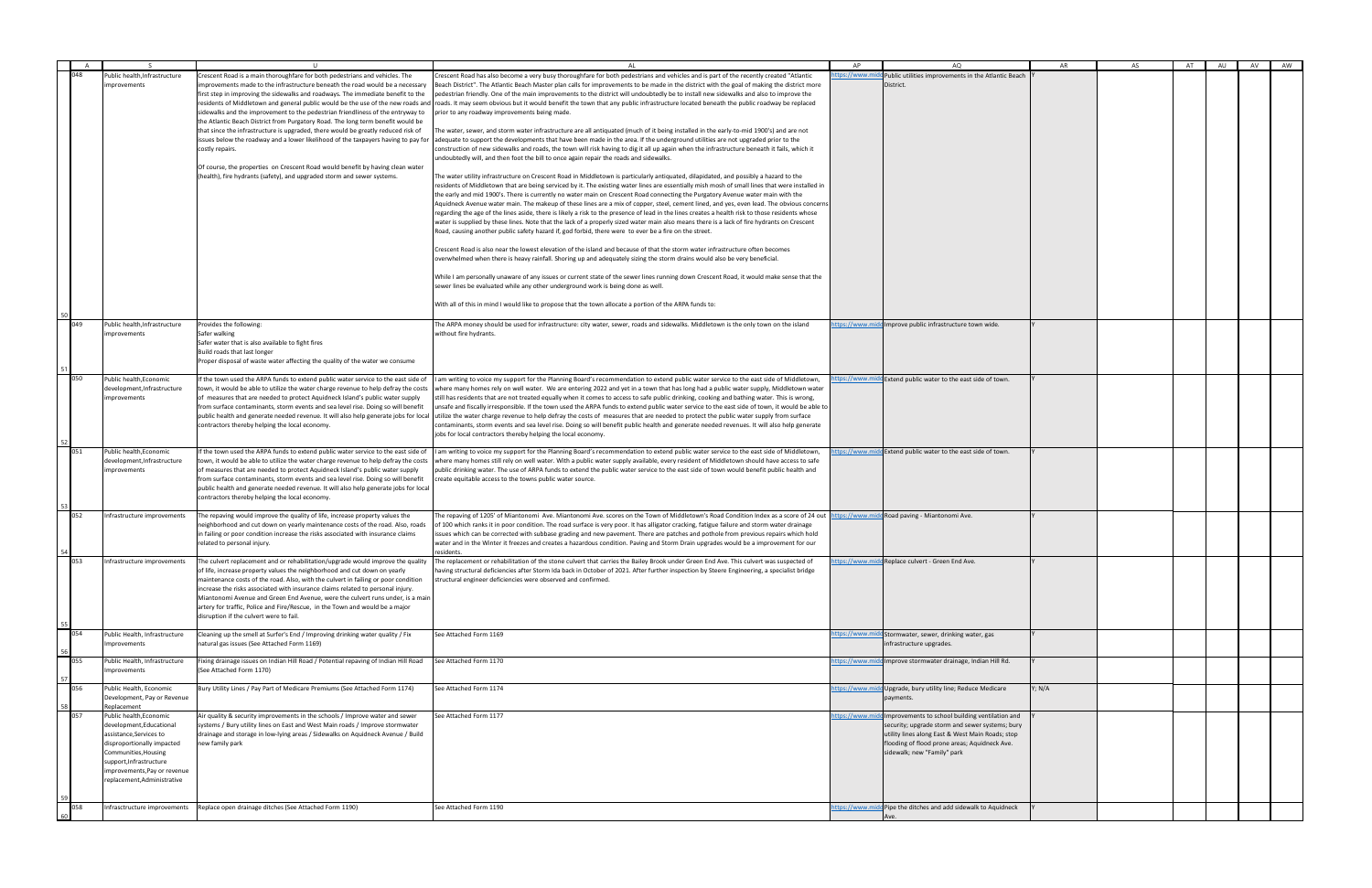|     |                                                                         |                                                                                                                                                                                                                                                                                                                                                                                                                                                                                                                                                                                                                                                                                                                                                                                                                                                                                                                    | AL                                                                                                                                                                                                                                                                                                                                                                                                                                                                                                                                                                                                                                                                                                                                                                                                                                                                                                                                                                                                                                                                                                                                                                                                                                                                                                                                                                                                                                                                                                                                                                                                                                                                                                                                                                                                                                                                                                                                                                                                                                                                                                                                                                                                                                                                                                                                                                                                                                                                                                                                                                                                                                                                                                                                                                                                                                                                                                                                                                                                                                                                                                                                                                                                                                                                                                                                                      | AP                   | AO.                                                                                                                             | AR  | AS | AT | AU | AV | AW |
|-----|-------------------------------------------------------------------------|--------------------------------------------------------------------------------------------------------------------------------------------------------------------------------------------------------------------------------------------------------------------------------------------------------------------------------------------------------------------------------------------------------------------------------------------------------------------------------------------------------------------------------------------------------------------------------------------------------------------------------------------------------------------------------------------------------------------------------------------------------------------------------------------------------------------------------------------------------------------------------------------------------------------|---------------------------------------------------------------------------------------------------------------------------------------------------------------------------------------------------------------------------------------------------------------------------------------------------------------------------------------------------------------------------------------------------------------------------------------------------------------------------------------------------------------------------------------------------------------------------------------------------------------------------------------------------------------------------------------------------------------------------------------------------------------------------------------------------------------------------------------------------------------------------------------------------------------------------------------------------------------------------------------------------------------------------------------------------------------------------------------------------------------------------------------------------------------------------------------------------------------------------------------------------------------------------------------------------------------------------------------------------------------------------------------------------------------------------------------------------------------------------------------------------------------------------------------------------------------------------------------------------------------------------------------------------------------------------------------------------------------------------------------------------------------------------------------------------------------------------------------------------------------------------------------------------------------------------------------------------------------------------------------------------------------------------------------------------------------------------------------------------------------------------------------------------------------------------------------------------------------------------------------------------------------------------------------------------------------------------------------------------------------------------------------------------------------------------------------------------------------------------------------------------------------------------------------------------------------------------------------------------------------------------------------------------------------------------------------------------------------------------------------------------------------------------------------------------------------------------------------------------------------------------------------------------------------------------------------------------------------------------------------------------------------------------------------------------------------------------------------------------------------------------------------------------------------------------------------------------------------------------------------------------------------------------------------------------------------------------------------------------------|----------------------|---------------------------------------------------------------------------------------------------------------------------------|-----|----|----|----|----|----|
| 059 | nfrastructure improvements                                              | Fund infrastructure work in the Atlantic Beach District (See Attached Form 1194)                                                                                                                                                                                                                                                                                                                                                                                                                                                                                                                                                                                                                                                                                                                                                                                                                                   | See Attached Form 1194                                                                                                                                                                                                                                                                                                                                                                                                                                                                                                                                                                                                                                                                                                                                                                                                                                                                                                                                                                                                                                                                                                                                                                                                                                                                                                                                                                                                                                                                                                                                                                                                                                                                                                                                                                                                                                                                                                                                                                                                                                                                                                                                                                                                                                                                                                                                                                                                                                                                                                                                                                                                                                                                                                                                                                                                                                                                                                                                                                                                                                                                                                                                                                                                                                                                                                                                  | tps://www.m          | Streetscape improvements in the Atlantic Beach<br>District.                                                                     |     |    |    |    |    |    |
| 060 | Infrastructure improvements                                             | The Middletown Historical Society was shut down due to COVID. Unable to open<br>to the public we lost the connection with visitors to aid in their requests for historic the best of our ability but they are slowly becoming a safety hazard.<br>information. Running the windmill was a cultural event that brought people<br>together. Not only the mill but we incorporated other historical venues, civil war,<br>revolutionary war. The museum covered Middletown subjects. We usually had a<br>good revenue return thru sale of our books.                                                                                                                                                                                                                                                                                                                                                                  | The Middletown Historical Society would request help in repairing or replacing the front steps on Paradise School. We have fixed them to                                                                                                                                                                                                                                                                                                                                                                                                                                                                                                                                                                                                                                                                                                                                                                                                                                                                                                                                                                                                                                                                                                                                                                                                                                                                                                                                                                                                                                                                                                                                                                                                                                                                                                                                                                                                                                                                                                                                                                                                                                                                                                                                                                                                                                                                                                                                                                                                                                                                                                                                                                                                                                                                                                                                                                                                                                                                                                                                                                                                                                                                                                                                                                                                                | ttps://www.mi        | c Repair/replace front steps at Paradise School.                                                                                |     |    |    |    |    |    |
|     |                                                                         | Our Fourth Grade Program is still shut down. The schoolchildren always raved<br>about the program in their thank you notes. They love to ring that bell. They need<br>to learn about their town's past.                                                                                                                                                                                                                                                                                                                                                                                                                                                                                                                                                                                                                                                                                                            |                                                                                                                                                                                                                                                                                                                                                                                                                                                                                                                                                                                                                                                                                                                                                                                                                                                                                                                                                                                                                                                                                                                                                                                                                                                                                                                                                                                                                                                                                                                                                                                                                                                                                                                                                                                                                                                                                                                                                                                                                                                                                                                                                                                                                                                                                                                                                                                                                                                                                                                                                                                                                                                                                                                                                                                                                                                                                                                                                                                                                                                                                                                                                                                                                                                                                                                                                         |                      |                                                                                                                                 |     |    |    |    |    |    |
|     | Infrastructure improvements                                             | The front stairs of the old Paradise Schoolhouse are failing and need to be replaced See Attached Form 1205                                                                                                                                                                                                                                                                                                                                                                                                                                                                                                                                                                                                                                                                                                                                                                                                        |                                                                                                                                                                                                                                                                                                                                                                                                                                                                                                                                                                                                                                                                                                                                                                                                                                                                                                                                                                                                                                                                                                                                                                                                                                                                                                                                                                                                                                                                                                                                                                                                                                                                                                                                                                                                                                                                                                                                                                                                                                                                                                                                                                                                                                                                                                                                                                                                                                                                                                                                                                                                                                                                                                                                                                                                                                                                                                                                                                                                                                                                                                                                                                                                                                                                                                                                                         |                      | ttps://www.midd Repair/replace front steps at Paradise School.                                                                  |     |    |    |    |    |    |
| 062 | Public health, Housing<br>support, Infrastructure<br>mprovements        | 'Water/Water Quality/Stormwater" has been identified by the Town Council as one Blank<br>of the top five issues for the town and its citizens.                                                                                                                                                                                                                                                                                                                                                                                                                                                                                                                                                                                                                                                                                                                                                                     |                                                                                                                                                                                                                                                                                                                                                                                                                                                                                                                                                                                                                                                                                                                                                                                                                                                                                                                                                                                                                                                                                                                                                                                                                                                                                                                                                                                                                                                                                                                                                                                                                                                                                                                                                                                                                                                                                                                                                                                                                                                                                                                                                                                                                                                                                                                                                                                                                                                                                                                                                                                                                                                                                                                                                                                                                                                                                                                                                                                                                                                                                                                                                                                                                                                                                                                                                         |                      | ttps://www.middReduce flooding in flood prone areas. Improve<br>stormwater management and control nonpoint<br>source pollution. |     |    |    |    |    |    |
|     |                                                                         | Resolving the areas of chronic or at-risk flooding correctly will have long-term<br>environmental and financial benefits to the town and residents of Middletown.                                                                                                                                                                                                                                                                                                                                                                                                                                                                                                                                                                                                                                                                                                                                                  |                                                                                                                                                                                                                                                                                                                                                                                                                                                                                                                                                                                                                                                                                                                                                                                                                                                                                                                                                                                                                                                                                                                                                                                                                                                                                                                                                                                                                                                                                                                                                                                                                                                                                                                                                                                                                                                                                                                                                                                                                                                                                                                                                                                                                                                                                                                                                                                                                                                                                                                                                                                                                                                                                                                                                                                                                                                                                                                                                                                                                                                                                                                                                                                                                                                                                                                                                         |                      |                                                                                                                                 |     |    |    |    |    |    |
|     |                                                                         | Improving the resilience of the stormwater infrastructure from the increasingly<br>severe weather events to better manage stormwater will reduce water pollution.<br>This will improve the water quality of Middletownâ€ <sup>™</sup> s expansive watershed (see<br>attached), a major source for Newport Water, which will therefore benefit not only<br>Middletown, but all the surrounding towns that Newport Water supplies.                                                                                                                                                                                                                                                                                                                                                                                                                                                                                   |                                                                                                                                                                                                                                                                                                                                                                                                                                                                                                                                                                                                                                                                                                                                                                                                                                                                                                                                                                                                                                                                                                                                                                                                                                                                                                                                                                                                                                                                                                                                                                                                                                                                                                                                                                                                                                                                                                                                                                                                                                                                                                                                                                                                                                                                                                                                                                                                                                                                                                                                                                                                                                                                                                                                                                                                                                                                                                                                                                                                                                                                                                                                                                                                                                                                                                                                                         |                      |                                                                                                                                 |     |    |    |    |    |    |
|     |                                                                         | This investment will ease financial burdens realized by Middletown residents and<br>the town due to future flood damage, especially as even many hundreds of<br>thousands of dollars in flood damage may not meet the criteria for outside<br>assistance (see attached).                                                                                                                                                                                                                                                                                                                                                                                                                                                                                                                                                                                                                                           |                                                                                                                                                                                                                                                                                                                                                                                                                                                                                                                                                                                                                                                                                                                                                                                                                                                                                                                                                                                                                                                                                                                                                                                                                                                                                                                                                                                                                                                                                                                                                                                                                                                                                                                                                                                                                                                                                                                                                                                                                                                                                                                                                                                                                                                                                                                                                                                                                                                                                                                                                                                                                                                                                                                                                                                                                                                                                                                                                                                                                                                                                                                                                                                                                                                                                                                                                         |                      |                                                                                                                                 |     |    |    |    |    |    |
| 063 | Public health, Services to<br>disproportionally impacted<br>Communities | As described above, Middletown residents benefit from free access to critical<br>hunger relief and nutritional services. If transportation or mobility are barriers to<br>accessing food pantry programs at our Newport center, then pantry services are<br>brought into low-income housing sites and even the homes of homebound seniors<br>and adults with disabilities. Our request is to support facility improvements that<br>will allow for expanded food pantry programs. We have reached our capacity for<br>food storage and distribution. Food pantry and food storage<br>expansion/improvements will allow us to continue to flexibly meet client needs,<br>such as adding new Mobile Pantry sites serving low-income Middletown families,<br>seniors, and adults with disabilities. The overall outcome is that the lives of<br>Middletown's most vulnerable residents will be stronger and healthier. | Dr. Martin Luther King Jr. Community Center (MLKCC) nourishes, educates, and supports Newport County, Rhode Island residents to<br>improve their economic, social, and physical well-being. MLKCC is a multi-service agency serving more than 4,000 diverse clients annually<br>with hunger relief services, children's educational programs, and adult wellness programs. Hunger services include our client-choice food<br>pantry (providing 447,995 meals to 1,888 guests in the first ten months of this year alone), a daily meal program (the only daily meal<br>program in Newport County), daily bread distribution, twice-weekly hot soup (begun in response to the Covid-related shutdown of several<br>meal sites), weekly produce distribution, holiday meal programs, and programs that bring food into the homes and neighborhoods of<br>people experiencing food insecurity. Our Food 2 Friends program delivers pantry food to the homes of homebound seniors and adults living<br>with disabilities across Newport County, making 1479 deliveries to 180 people between January 1 and Nov. 1, 2021. Our Mobile Pantry<br>provides food weekly in the community making visits to low-income and senior housing sites across Newport County. These two programs<br>address barriers of transportation and cost to accessing healthy food. Between January 1 and November 1, 2021, 822 unduplicated people<br>were served in 143 Mobile Pantry events, including residents of Oxbow Farms in Middletown. Due to increased need, MLKCC plans to add<br>two additional Middletown Mobile Pantry sites in 2022: West House and Freedom House, as well as piloting a Mobile Pantry event at<br>Oliphant School Administration building in February (as requested by the Town of Middletown - this event will serve all school families).<br>To support the growing need for our hunger relief services, MLKCC is committing to facility improvements. We are requesting \$100,000 to<br>be applied towards building expansion to double the size of our Food Pantry and to increase capacity and efficiency in storing and<br>distributing food in our hunger programs. The food pantry will be increased from 551 square feet to 1,089 square feet and food storage will<br>increase from 860 square feet to 1,664 square feet. This will allow us to serve more clients, offer more variety, and create a space that<br>matches our values of dignity and respect for our clients. Increased food storage allows for bulk purchases, which stretches financial<br>resources and supports serving a larger number of clients. Overall, increased hunger services will serve even more Middletown residents.<br>There are no food pantries located within the town of Middletown. All emergency food services for Aquidneck Island residents are in<br>Newport, many offered through religious organizations. Only the MLKCC provides food pantry services off-site- at low-income housing sites<br>and even into the homes of individuals in need. The MLKCC is also the highest volume hunger relief service agency in Newport County. We<br>hope the leadership of Middletown will recognize the vital services we provide to vulnerable Middletown residents by investing in<br>improvements to the hunger services area of our facility. |                      | ttps://www.midd Expansion of Dr. Martin Luther King Jr. Community N/A<br>Center building.                                       |     |    |    |    |    |    |
| 064 | Public health                                                           | This proposal would provide additional mental health and substance use<br>prevention services for our Middletown High School students and their families.<br>These social emotional programs and initiatives would mitigate the impact of the<br>Covid pandemic and the many unintended consequences it has caused for our<br>youth.                                                                                                                                                                                                                                                                                                                                                                                                                                                                                                                                                                               | As stated in the ARPA Rules document on page 22, "the pandemic has exacerbated mental health and substance use disorders needs in<br>many communities. School-based social/emotional support and other mental health services are a critical component of a holistic public<br>health and safety approach eligible for funding under ARPA."<br>The Middletown Prevention Coalition's Student Health and Wellness Survey data affirms this. In student focus groups at the end of last year<br>students talked about "feeling lonely, isolated, anxious, disconnected and/or stressed as they navigated life through Covid. Many spoke of<br>friends having considered suicide, including a focus group of 18 students that all knew someone that had thought about taking their own<br>life." Now more than ever our kids need our support!<br>The Middletown Prevention Coalition will meet the needs of our Middletown youth by enhancing our social emotional supports and mental<br>health and substance use prevention programs and initiatives at MHS. We are proposing the hiring of a full time prevention coordinator for<br>Middletown High School.<br>This staff person would also coordinate our MHS Islanders Youth Committee whose members are committed to trying to make healthy                                                                                                                                                                                                                                                                                                                                                                                                                                                                                                                                                                                                                                                                                                                                                                                                                                                                                                                                                                                                                                                                                                                                                                                                                                                                                                                                                                                                                                                                                                                                                                                                                                                                                                                                                                                                                                                                                                                                                                                                                                                        | <u>ttps://www.mi</u> | d Middletown Prevention Coalition: full-time<br>prevention coordinator at Middletown High School                                | N/A |    |    |    |    |    |
|     |                                                                         |                                                                                                                                                                                                                                                                                                                                                                                                                                                                                                                                                                                                                                                                                                                                                                                                                                                                                                                    | choices and be their "best selves". These students would work closely with the Gaudet Islanders Committed Youth Committee and mentor<br>these younger students.                                                                                                                                                                                                                                                                                                                                                                                                                                                                                                                                                                                                                                                                                                                                                                                                                                                                                                                                                                                                                                                                                                                                                                                                                                                                                                                                                                                                                                                                                                                                                                                                                                                                                                                                                                                                                                                                                                                                                                                                                                                                                                                                                                                                                                                                                                                                                                                                                                                                                                                                                                                                                                                                                                                                                                                                                                                                                                                                                                                                                                                                                                                                                                                         |                      |                                                                                                                                 |     |    |    |    |    |    |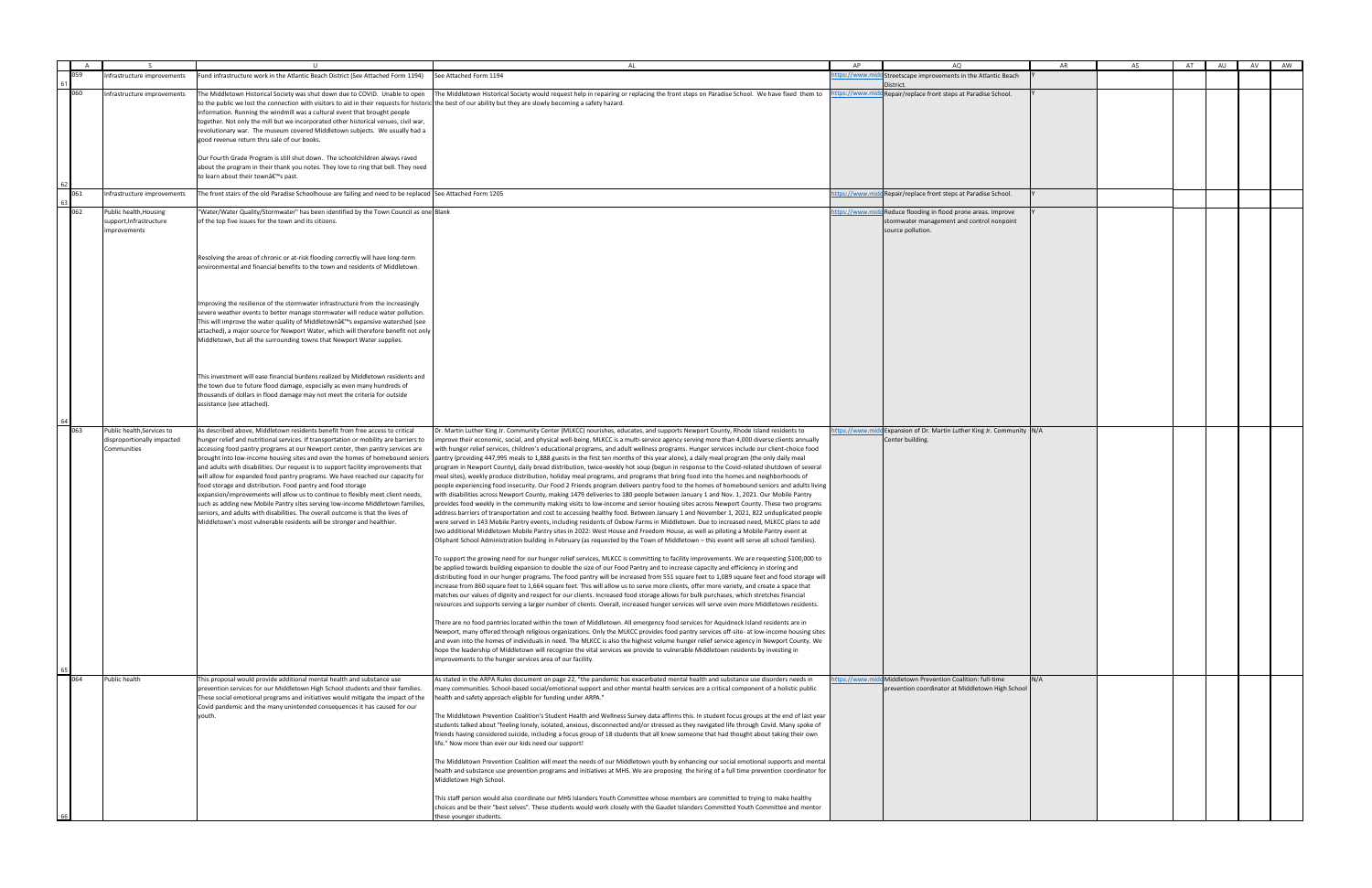| $\overline{A}$ |                            |                                                                                        | $\Delta$                                                                                                                                                                                                           | AP             | AO                                                         | AR | AS | AT | AU | AV | AW |
|----------------|----------------------------|----------------------------------------------------------------------------------------|--------------------------------------------------------------------------------------------------------------------------------------------------------------------------------------------------------------------|----------------|------------------------------------------------------------|----|----|----|----|----|----|
| 065            | Public health, Services to | Newport Mental Health serves the entire geographic area of Newport County, and         | Newport Mental Health (NMH) is requesting \$250,000 to complete the Phase 2 renovations of our Adult Mental Health Care facility at 65                                                                             |                | ttps://www.middNewport Mental Health building renovations. |    |    |    |    |    |    |
|                | disproportionally impacted | provides behavioral healthcare treatment for people with serious mental illnesses,     | Valley Rd. in Middletown in order to:                                                                                                                                                                              |                |                                                            |    |    |    |    |    |    |
|                | Communities, Housing       | regardless of their ability to pay. Last fiscal year, 548 of our over 2,200 clients    | 1. Create additional clinical and office space to accommodate our growing workforce of mental health clinicians.                                                                                                   |                |                                                            |    |    |    |    |    |    |
|                | support, Infrastructure    | treated were Middletown residents NMH also operates a mobile crisis support            | 2. Bring the quality of the environment of care in the facility into the 21st Century                                                                                                                              |                |                                                            |    |    |    |    |    |    |
|                | mprovements                | team for people in the midst of a mental health crisis, and a 24/7 access center       | 3. Nearly double the amount of office and clinical space in the facility.                                                                                                                                          |                |                                                            |    |    |    |    |    |    |
|                |                            | that is free and available to all.                                                     |                                                                                                                                                                                                                    |                |                                                            |    |    |    |    |    |    |
|                |                            |                                                                                        | Phase 1 of renovations, which is now underway, is creating a primary care clinic staffed by physicians from CODAC in one of the 'quads' of                                                                         |                |                                                            |    |    |    |    |    |    |
|                |                            | Essentially, Newport Mental Health acts as the hub for anyone who needs mental         | 65 Valley, as well as renovating the lobby area and a second quad to increase the amount of clinical and office space available. Phase 2 will                                                                      |                |                                                            |    |    |    |    |    |    |
|                |                            |                                                                                        |                                                                                                                                                                                                                    |                |                                                            |    |    |    |    |    |    |
|                |                            |                                                                                        | healthcare in Newport County. Through the 'No Wrong Door' program, anyone can completely finish funding the project, nearly doubling the amount of clinical space available and increasing the quality of the care |                |                                                            |    |    |    |    |    |    |
|                |                            | receive care from Newport Mental Health's Access Center at 127 Johnny Cake Hill        | environment to the same top-notch standard.                                                                                                                                                                        |                |                                                            |    |    |    |    |    |    |
|                |                            | Rd in Middletown.                                                                      |                                                                                                                                                                                                                    |                |                                                            |    |    |    |    |    |    |
|                |                            |                                                                                        | The mental healthcare needs of our community have increased at alarming rates during the COVID-19 pandemic, and Newport Mental                                                                                     |                |                                                            |    |    |    |    |    |    |
|                |                            | Newport Mental Health is the treatment hub for serious mental illness in Newport       | Health has grown in response to this increased need. At the beginning of 2020, we had 79 employees. At time of writing, there are over 150                                                                         |                |                                                            |    |    |    |    |    |    |
|                |                            | County, and the need for our services is growing at an alarming rate. According to     | staff members employed at Newport Mental Health, and over 20 recently created positions are still open. Almost all of the new positions                                                                            |                |                                                            |    |    |    |    |    |    |
|                |                            | Mental Health America, suicidal ideation has increased in 2021 even more than it       | created during that time were additional clinicians, who have hit the ground running providing top-quality care to our patients. We are                                                                            |                |                                                            |    |    |    |    |    |    |
|                |                            |                                                                                        | did in 2021, with 4.58% of adults reporting suicidal thoughts and over half of adults incredibly grateful for our workforce, but we are running out of physical space for them to work.                            |                |                                                            |    |    |    |    |    |    |
|                |                            | with a mental illness still not receiving treatment. The same report found that        |                                                                                                                                                                                                                    |                |                                                            |    |    |    |    |    |    |
|                |                            | 10.6% of youth in the U.S. have severe major depression, and yet over 60% of           | Newport Mental Health has leveraged over \$2 million in federal funding from the Substance Abuse and Mental Health Services                                                                                        |                |                                                            |    |    |    |    |    |    |
|                |                            | youth with major depression do not receive any mental health treatment.                | Administration to provide the startup funding for these staffing and program expansions, allowing us to build out our capacity to meet the                                                                         |                |                                                            |    |    |    |    |    |    |
|                |                            |                                                                                        | community need in advance of the statewide adoption of the gold standard CCBHC clinical model that will make all of these expansions                                                                               |                |                                                            |    |    |    |    |    |    |
|                |                            | Middletown residents are living through the second year of a global pandemic that      | sustainable in the long term. We have the staff, and as soon as the renovations are complete they can be put to work helping Middletown                                                                            |                |                                                            |    |    |    |    |    |    |
|                |                            | has taxed mental health like never before. They need the best access to mental         | residents manage increasing rates of serious depression, anxiety, and suicidal ideation.                                                                                                                           |                |                                                            |    |    |    |    |    |    |
|                |                            | health care services possible, and to provide that we need to invest in the facilities |                                                                                                                                                                                                                    |                |                                                            |    |    |    |    |    |    |
|                |                            | where that care will take place.                                                       | In order to meet the mental healthcare challenge of this moment in history and prepare for the future, we must invest in the physical                                                                              |                |                                                            |    |    |    |    |    |    |
|                |                            |                                                                                        | infrastructure to house the vital mental healthcare work being done by NMH clinicians. We are asking each of the municipalities in Newport                                                                         |                |                                                            |    |    |    |    |    |    |
|                |                            |                                                                                        | County to allocate a portion of their American Rescue Plan Act (ARPA) funding to facilities improvement projects to improve mental                                                                                 |                |                                                            |    |    |    |    |    |    |
|                |                            |                                                                                        | healthcare access in Newport County. This \$250,000 in ARPA funding will complete the renovations to our adult mental health care facility                                                                         |                |                                                            |    |    |    |    |    |    |
| 066            |                            |                                                                                        |                                                                                                                                                                                                                    |                |                                                            |    |    |    |    |    |    |
|                | Infrastructure             | As we all know, COVID has been depressing. I think anything that makes people          | I think there is a lot of beatification that can happen around Middletown. Take the intersection where Valley meets Aquidneck Ave close to                                                                         | ttps://www.mid | c Roadside beautification.                                 |    |    |    |    |    |    |
|                | improvements, Other        | happier, whether it is only just visually, counts as COVID related. People also took   | the YMCA. It is just a triangle of cracked concrete in the middle of the road. Why not put some landscaping in or some landscaping rocks and                                                                       |                |                                                            |    |    |    |    |    |    |
|                |                            | to the streets when COVID happened. there was nothing to do but go outside and         | a nice Middletown sign reminding people that our beaches are carry-in and carry-out statue. (People from out-of-state do not understand                                                                            |                |                                                            |    |    |    |    |    |    |
|                |                            | take a walk around.                                                                    | no garbage cans.) On the proposed roundabout on Green End, add some flowers in the middle and a tree. I am still missing the tree that was                                                                         |                |                                                            |    |    |    |    |    |    |
|                |                            |                                                                                        | cut down to put the retaining pond in. Task a Middletown High Schooler to start flower planting and maintaining these sites for their                                                                              |                |                                                            |    |    |    |    |    |    |
|                |                            |                                                                                        | mandatory senior project!                                                                                                                                                                                          |                |                                                            |    |    |    |    |    |    |
|                |                            |                                                                                        |                                                                                                                                                                                                                    |                |                                                            |    |    |    |    |    |    |
|                |                            |                                                                                        |                                                                                                                                                                                                                    |                |                                                            |    |    |    |    |    |    |
|                |                            |                                                                                        |                                                                                                                                                                                                                    |                |                                                            |    |    |    |    |    |    |
|                |                            |                                                                                        | The sidewalks that surround Howland Park could use some TLC. (A side note on sidewalks. At the meeting Ms. Santos warned that people                                                                               |                |                                                            |    |    |    |    |    |    |
|                |                            |                                                                                        | have to maintain sidewalks. I think having sidewalks is a normal part of living in suburban America! You have to deal with your steps and                                                                          |                |                                                            |    |    |    |    |    |    |
|                |                            |                                                                                        | driveway when it snows, what difference is it to deal with a sidewalk? Maybe we could bring the old kids making money with a shovel back                                                                           |                |                                                            |    |    |    |    |    |    |
|                |                            |                                                                                        | to life!)                                                                                                                                                                                                          |                |                                                            |    |    |    |    |    |    |
|                |                            |                                                                                        |                                                                                                                                                                                                                    |                |                                                            |    |    |    |    |    |    |
|                |                            |                                                                                        |                                                                                                                                                                                                                    |                |                                                            |    |    |    |    |    |    |
|                |                            |                                                                                        |                                                                                                                                                                                                                    |                |                                                            |    |    |    |    |    |    |
|                |                            |                                                                                        | The gutters/water streams on Green End Ave could use some beautification, as can the exposed pipe that is by the intersection that the                                                                             |                |                                                            |    |    |    |    |    |    |
|                |                            |                                                                                        | roundabout is being proposed. I will include a picture of the gutter/stream thing that sits on my property as an example.                                                                                          |                |                                                            |    |    |    |    |    |    |
|                |                            |                                                                                        |                                                                                                                                                                                                                    |                |                                                            |    |    |    |    |    |    |
|                |                            |                                                                                        |                                                                                                                                                                                                                    |                |                                                            |    |    |    |    |    |    |
|                |                            |                                                                                        |                                                                                                                                                                                                                    |                |                                                            |    |    |    |    |    |    |
|                |                            |                                                                                        | This will sound crazy, but can the town offer to take the Mommy and Me sign off of the top of the Frosty Freeze sign? The place has been                                                                           |                |                                                            |    |    |    |    |    |    |
|                |                            |                                                                                        | closed for longer than my kid has been alive. COVID related, because Frosty Freeze makes people happy! Also, can the town offer to put a                                                                           |                |                                                            |    |    |    |    |    |    |
|                |                            |                                                                                        | serious row of arborvitae between the Wyndam Hotel and the YMCA? I have talked to Mike Miller from the YMCA about this. When that                                                                                  |                |                                                            |    |    |    |    |    |    |
|                |                            |                                                                                        |                                                                                                                                                                                                                    |                |                                                            |    |    |    |    |    |    |
|                |                            |                                                                                        | hotel was approved did anyone consider that from the hotel room windows, there is a direct view of our kids at summer camp and on the                                                                              |                |                                                            |    |    |    |    |    |    |
|                |                            |                                                                                        | Twice As Nice playground? As one of the only affordable camps on the island, I think helping them out is important.                                                                                                |                |                                                            |    |    |    |    |    |    |
|                |                            |                                                                                        |                                                                                                                                                                                                                    |                |                                                            |    |    |    |    |    |    |
|                |                            |                                                                                        | Answering at request of Newport Mental Health.                                                                                                                                                                     | ttps://www.mid | c Support Newport Mental Health programs.                  |    |    |    |    |    |    |
|                |                            |                                                                                        |                                                                                                                                                                                                                    |                |                                                            |    |    |    |    |    |    |
|                |                            |                                                                                        |                                                                                                                                                                                                                    |                |                                                            |    |    |    |    |    |    |
|                |                            |                                                                                        |                                                                                                                                                                                                                    |                |                                                            |    |    |    |    |    |    |
|                |                            |                                                                                        | Youth mental health                                                                                                                                                                                                |                |                                                            |    |    |    |    |    |    |
|                |                            |                                                                                        |                                                                                                                                                                                                                    |                |                                                            |    |    |    |    |    |    |
|                |                            |                                                                                        | Suicide prevention                                                                                                                                                                                                 |                |                                                            |    |    |    |    |    |    |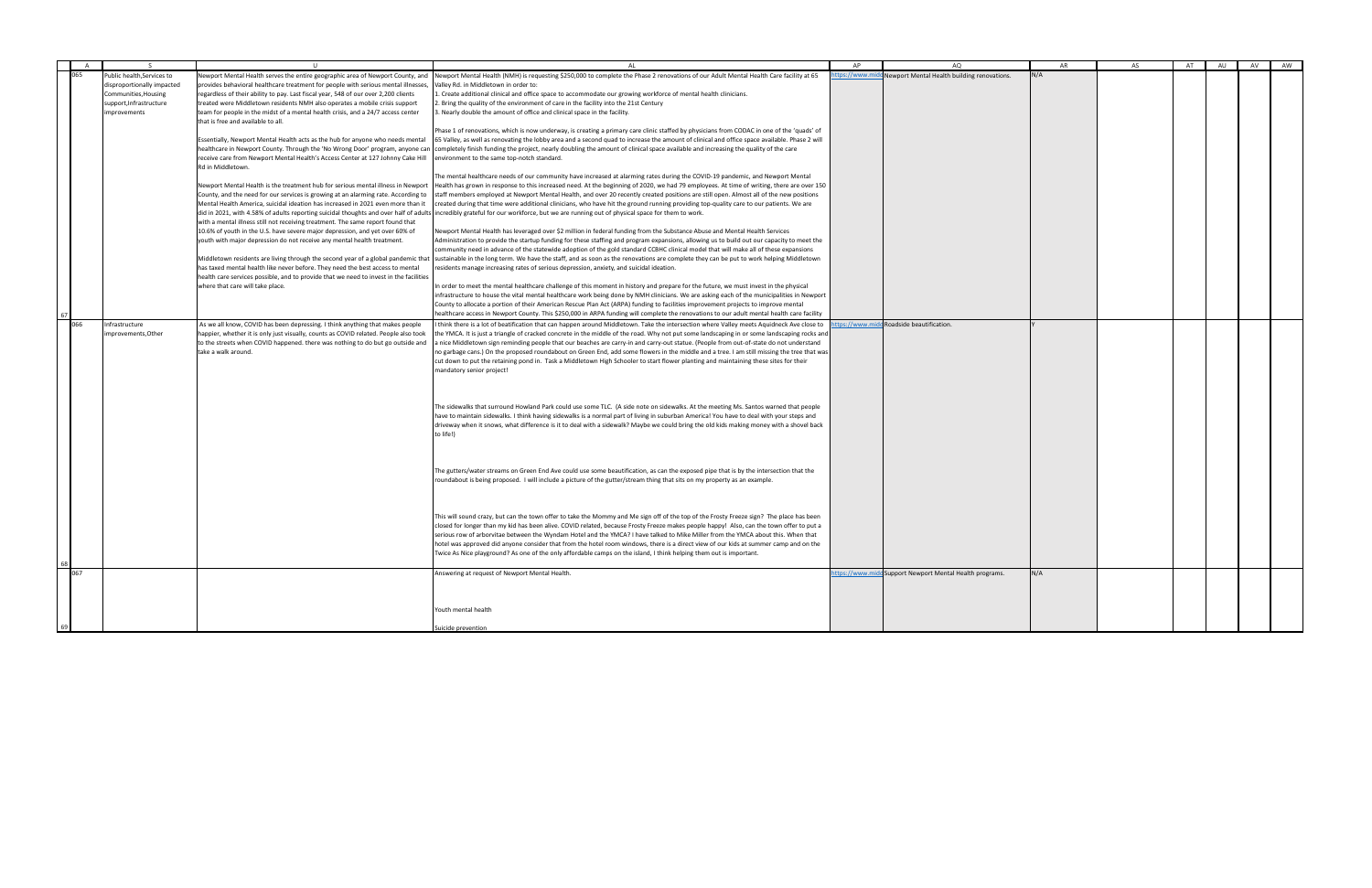|     |                                                                                                    | $\mathbf{U}$                                                                                                                                                                                                                                                                                                                                      | AI                                                                                                                                                                                                                                                                                                                                                                                                                       | AP            | AO                                                           | AR  | AS | AT | AU | AV | AW |
|-----|----------------------------------------------------------------------------------------------------|---------------------------------------------------------------------------------------------------------------------------------------------------------------------------------------------------------------------------------------------------------------------------------------------------------------------------------------------------|--------------------------------------------------------------------------------------------------------------------------------------------------------------------------------------------------------------------------------------------------------------------------------------------------------------------------------------------------------------------------------------------------------------------------|---------------|--------------------------------------------------------------|-----|----|----|----|----|----|
| 068 | Public health, Educational<br>assistance, Services to<br>disproportionally impacted<br>Communities | Access To Nature+AC3:AC13+T1082                                                                                                                                                                                                                                                                                                                   | would like to see sustainable mental and behaviorial health care settings put in place inside our public schools that are accessible during<br>the school day for children and teens and after school for families. I would also like to see expansion of telehealth and medication assisted<br>alcohol abuse treatment via telehealth.                                                                                  |               | tps://www.midq Mental health programs in public schools      | N/A |    |    |    |    |    |
|     |                                                                                                    |                                                                                                                                                                                                                                                                                                                                                   | We adopted our son from foster care at at 4. He has complex ADHD and generalized anxiety disorder due to learning challenges and a<br>trauma background. Despite significant resources we struggle to get him to appointments that take place off school grounds, at difficult to<br>access hours.                                                                                                                       |               |                                                              |     |    |    |    |    |    |
|     |                                                                                                    |                                                                                                                                                                                                                                                                                                                                                   | There should be the equivalent of a "nurses office" for mental health and trauma informed mental health cliniicians should be on site at<br>schools and appointments should be able to be accessed during the school day either in person in a private room at school or via telehealth<br>at a private room in school.                                                                                                  |               |                                                              |     |    |    |    |    |    |
|     |                                                                                                    |                                                                                                                                                                                                                                                                                                                                                   | This should be set up not as a short term Covid response but as a sustainable project, given that we know how many of our public school<br>students have either learning differences or trauma backgrounds or both that require them to receive trauma informed therapy to address<br>self esteem as well as other specialized supports like social pragmatics, OT for sensory and fine motor issues, etc.               |               |                                                              |     |    |    |    |    |    |
|     |                                                                                                    |                                                                                                                                                                                                                                                                                                                                                   | Many parents have always struggled as well and it is hard to access mental health care while working and raising kids. We should expand<br>trauma informed tele health, medication assisted alcohol abuse treament with telehealth support and have on-site supports and<br>information for parents at the schools. After school care where parents can see clinicians. The mental healht of children is often connected |               |                                                              |     |    |    |    |    |    |
| 069 | Public health, Infrastructure<br>improvements, Other                                               | As I stated above, the benefit is the health and well-being, along with the safety of Blank<br>the neighborhood residents and Middletown residents. Fewer car accidents and<br>more people gathering to socialize are invaluable. Aesthetically, the neighborhood<br>will thrive. Consequently, people will slow down and no one should get hurt. |                                                                                                                                                                                                                                                                                                                                                                                                                          |               |                                                              |     |    |    |    |    |    |
| 070 | Other                                                                                              | Noise is the first broken window - all citizens would benefit from not hearing<br>obnoxious noise, especially in the summer.                                                                                                                                                                                                                      | ncreased noise ordinance enforcement, especially straight-pipe motorcycles. If there is no current noise ordinance, create one.<br>Increased speed limit enforcement.                                                                                                                                                                                                                                                    | tps://www.mi  | Increase enforcement of noise ordinance and<br>speed limits. | N/A |    |    |    |    |    |
| 071 | Public health, Services to                                                                         | Few components are as universally vital in public safety as those related to                                                                                                                                                                                                                                                                      | This project will upgrade the radio consoles in the dispatch centers of the Fire Department and the Police Department. The scope of the                                                                                                                                                                                                                                                                                  | ttps://www.mi | Upgrade public safety communications systems.                | N/A |    |    |    |    |    |
|     | disproportionally impacted                                                                         | communication. The radio system is nothing less than a lifeline to each police                                                                                                                                                                                                                                                                    | project includes purchasing a new, two-position radio console for the police station and for the fire station. The fire department would also                                                                                                                                                                                                                                                                            |               |                                                              |     |    |    |    |    |    |
|     | Communities, Infrastructure                                                                        | officer and firefighter. For every person in need, the radio system is the means by                                                                                                                                                                                                                                                               | upgrade the fire alarm monitoring system.                                                                                                                                                                                                                                                                                                                                                                                |               |                                                              |     |    |    |    |    |    |
|     | improvements, Other                                                                                | which help will be dispatched and rescue efforts coordinated. At the heart of the                                                                                                                                                                                                                                                                 |                                                                                                                                                                                                                                                                                                                                                                                                                          |               |                                                              |     |    |    |    |    |    |
|     |                                                                                                    | radio system is the radio console which the dispatcher uses to communicate with                                                                                                                                                                                                                                                                   | Each dispatch center would be configured to allow two personnel to work at the console during a period of intense demand or an ongoing                                                                                                                                                                                                                                                                                   |               |                                                              |     |    |    |    |    |    |
|     |                                                                                                    | the police officers and firefighters in Town, and those in adjacent communities                                                                                                                                                                                                                                                                   | incident. Each console would also be capable of providing both fire and police communications in case one of the consoles was out of                                                                                                                                                                                                                                                                                     |               |                                                              |     |    |    |    |    |    |
|     |                                                                                                    | when mutual aid is required.                                                                                                                                                                                                                                                                                                                      | service.                                                                                                                                                                                                                                                                                                                                                                                                                 |               |                                                              |     |    |    |    |    |    |
|     |                                                                                                    | The fire alarm monitoring system is critical to reliably receiving and notifying the                                                                                                                                                                                                                                                              | The police radio system will continue to operate on the 800MHz Rhode Island Statewide Communications Network (RISCON). The fire                                                                                                                                                                                                                                                                                          |               |                                                              |     |    |    |    |    |    |
|     |                                                                                                    | fire department of a fire or a problem in one of the 240 fire alarm systems with a                                                                                                                                                                                                                                                                | department will transition to using the 800MHz RISCON as its primary system. The currently used VHF band will become a back-up for use                                                                                                                                                                                                                                                                                   |               |                                                              |     |    |    |    |    |    |
|     |                                                                                                    | radio box in Middletown.                                                                                                                                                                                                                                                                                                                          | during a failure of the primary system. The cost of maintaining the VHF capability accounts for the added cost of the fire department                                                                                                                                                                                                                                                                                    |               |                                                              |     |    |    |    |    |    |
|     |                                                                                                    |                                                                                                                                                                                                                                                                                                                                                   | console.                                                                                                                                                                                                                                                                                                                                                                                                                 |               |                                                              |     |    |    |    |    |    |
|     |                                                                                                    | This project is an important step to ensure dependable communications and<br>coordination in the delivery of public safety services.                                                                                                                                                                                                              | The fire department will replace the system that monitors 240 radio alarm boxes.                                                                                                                                                                                                                                                                                                                                         |               |                                                              |     |    |    |    |    |    |
| 072 | Infrasctructure improvements                                                                       |                                                                                                                                                                                                                                                                                                                                                   | The radio consoles and alarm monitoring system are 12-15 years old. The models have been discontinued and are no longer supported by<br>the manufacturers<br>See Attached Form 1181                                                                                                                                                                                                                                      |               | ttps://www.middSpeed bumps and parking limitations on Wave   | N/A |    |    |    |    |    |
|     |                                                                                                    | Install three speed bumps on Wave Avenue and other improvements as well as<br>iminate Zoning Ordinance Section 3002 (See Attached Form 1181)                                                                                                                                                                                                      |                                                                                                                                                                                                                                                                                                                                                                                                                          |               | Ave.; Clear vegetation along Valley Rd.                      |     |    |    |    |    |    |
| 073 | Infrastructure improvements                                                                        | Better roads benefit ALL residents.                                                                                                                                                                                                                                                                                                               | Use some of the \$'s toward repairing the many roads in town that need it. For example, Aquidneck Ave. between Green End and East Main                                                                                                                                                                                                                                                                                   |               | ttps://www.midc Roadway repair/paving.                       |     |    |    |    |    |    |
|     |                                                                                                    |                                                                                                                                                                                                                                                                                                                                                   | Road. Also, Mitchells lane is terrible. I'm sure there are many other roads that could use help. There may be a "Road Fund" in place, but<br>these \$'s will help.<br>George Rosner                                                                                                                                                                                                                                      |               |                                                              |     |    |    |    |    |    |
| 074 | Other                                                                                              | t keeps up with Portsmouth streets.                                                                                                                                                                                                                                                                                                               | Paving of a small street. Bailey Avenue is in dire need of a new road pavement.<br>Repaving our section of East Main Road would also be a great way to invest the funds                                                                                                                                                                                                                                                  |               | ttps://www.midc Roadway repair/paving.                       |     |    |    |    |    |    |
|     |                                                                                                    |                                                                                                                                                                                                                                                                                                                                                   | Thanks                                                                                                                                                                                                                                                                                                                                                                                                                   |               |                                                              |     |    |    |    |    |    |
| 075 | Economic                                                                                           | here is no doubt in my mind that commerce to the area is adversely impacted by                                                                                                                                                                                                                                                                    | Whenever visitors spend time with us here in the Middletown area we hear the same two comments. The first is they love the area, and                                                                                                                                                                                                                                                                                     |               | ttps://www.midc Roadway repair/paving.                       |     |    |    |    |    |    |
|     | development, Infrastructure<br>improvements                                                        | the horrible condition of Aquidneck Ave.                                                                                                                                                                                                                                                                                                          | second is they can't believe how bad the roads in the area are. In particular, Aquidneck Avenue between Green End Ave and East Main Road<br>gets the most negative comments.                                                                                                                                                                                                                                             |               |                                                              |     |    |    |    |    |    |
|     |                                                                                                    |                                                                                                                                                                                                                                                                                                                                                   | can second what they are saying. I travel quite a bit throughout the northeast for work and pleasure and it's safe to say that stretch of                                                                                                                                                                                                                                                                                |               |                                                              |     |    |    |    |    |    |
|     |                                                                                                    |                                                                                                                                                                                                                                                                                                                                                   | Aquidneck Avenue is the worst road I have driven on in many years. It has reached the point where I have found myself a) leaving the area                                                                                                                                                                                                                                                                                |               |                                                              |     |    |    |    |    |    |
|     |                                                                                                    |                                                                                                                                                                                                                                                                                                                                                   | via Turner Road, creating more traffic on what is a residential road, and b) going to businesses in Newport that have similar products and                                                                                                                                                                                                                                                                               |               |                                                              |     |    |    |    |    |    |
|     |                                                                                                    |                                                                                                                                                                                                                                                                                                                                                   | services to those on the stretch of Aquidneck Ave, hurting Middletown businesses. I cannot be alone in this assessment.                                                                                                                                                                                                                                                                                                  |               |                                                              |     |    |    |    |    |    |
|     |                                                                                                    |                                                                                                                                                                                                                                                                                                                                                   | If this cannot be addressed with these available funds I hope this road, and road repairs in general, can be addressed.                                                                                                                                                                                                                                                                                                  |               |                                                              |     |    |    |    |    |    |
|     |                                                                                                    |                                                                                                                                                                                                                                                                                                                                                   |                                                                                                                                                                                                                                                                                                                                                                                                                          |               |                                                              |     |    |    |    |    |    |
|     | Infrastructure improvements                                                                        | The repaving would improve the quality of life, increase property values the                                                                                                                                                                                                                                                                      | The repaving of Center Ave. This road ranks on the Town of Middletown's Road Condition Index as a 24 out of 100 which puts it as poor                                                                                                                                                                                                                                                                                    |               | tps://www.midc Roadway repair/paving.                        |     |    |    |    |    |    |
|     |                                                                                                    | neighborhood and cut down on yearly maintenance costs of the road. Also, roads                                                                                                                                                                                                                                                                    | condition. The road surface is very poor. It has patching and pot holes from previous repairs which holds water and in the Winter it freezes                                                                                                                                                                                                                                                                             |               |                                                              |     |    |    |    |    |    |
|     |                                                                                                    | in failing or poor condition increase the risks associated with insurance claims<br>elated to personal injury.                                                                                                                                                                                                                                    | and creates a hazardous condition. Paving would be a improvement for our residents.                                                                                                                                                                                                                                                                                                                                      |               |                                                              |     |    |    |    |    |    |
| 077 | Economic                                                                                           | The repaving would improve the quality of life, increase property values the                                                                                                                                                                                                                                                                      | The repaving of 1950' of the Boulevard. The Boulevard scores on the Town of Middletown's Road Condition Index as a score 24 out of 100                                                                                                                                                                                                                                                                                   |               | ttps://www.midc Roadway repair/paving.                       |     |    |    |    |    |    |
|     | development, Infrastructure                                                                        | neighborhood and cut down on yearly maintenance costs of the road. Also, roads                                                                                                                                                                                                                                                                    | which ranks it in poor condition. The road surface is very poor. It has patching and potholes from previous repairs which holds water and                                                                                                                                                                                                                                                                                |               |                                                              |     |    |    |    |    |    |
|     | improvements                                                                                       | in failing or poor condition increase the risks associated with insurance claims                                                                                                                                                                                                                                                                  | during the winter season it freezes and creates a hazardous condition. Paving would be a improvement for our residents.                                                                                                                                                                                                                                                                                                  |               |                                                              |     |    |    |    |    |    |
|     |                                                                                                    | related to personal injury.                                                                                                                                                                                                                                                                                                                       |                                                                                                                                                                                                                                                                                                                                                                                                                          |               |                                                              |     |    |    |    |    |    |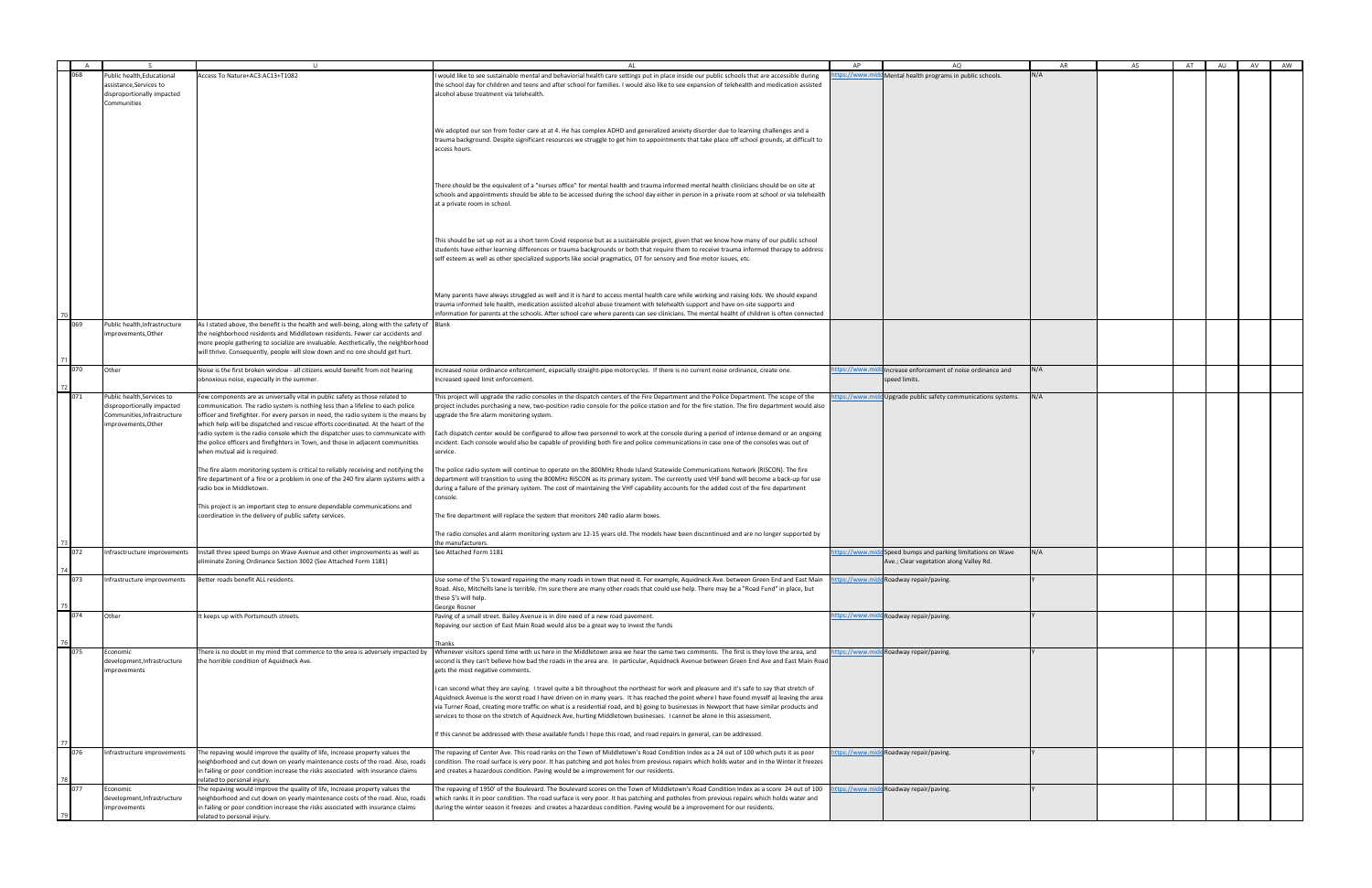|     | A                             | - 11                                                                                | AL                                                                                                                                            | AP           | AO                                                            | AR                       | AS | AT | AU | AV | AW |
|-----|-------------------------------|-------------------------------------------------------------------------------------|-----------------------------------------------------------------------------------------------------------------------------------------------|--------------|---------------------------------------------------------------|--------------------------|----|----|----|----|----|
|     | Infrastructure improvements   | The repaving would improve the quality of life, increase property values the        | The repaving of Rosedale Ave. This road ranks on the Town of Middletown's Road Condition Index as a 22 out of 100 which ranks it as poor      |              | tps://www.middRoadway repair/paving.                          |                          |    |    |    |    |    |
|     |                               | neighborhood and cut down on yearly maintenance costs of the road. Also, roads      | ondition. The road surface is poor with alligator cracking and fatigue failure and storm water drainage issues. there are patches and         |              |                                                               |                          |    |    |    |    |    |
|     |                               | in failing or poor condition increase the risks associated with insurance claims    | potholes from previous repairs which hold water and in the Winter it freezes and creates a hazardous condition. Paving and Storm Drain        |              |                                                               |                          |    |    |    |    |    |
|     |                               | related to personal injury.                                                         | upgrades would be a improvement for our residents.                                                                                            |              |                                                               |                          |    |    |    |    |    |
|     | Infrastructure improvements   | The repaving would improve the quality of life, increase property values the        | The repaving of Harold Ln. and drainage infrastructure improvements. This road ranks on the Town of Middletown's Road Condition Index         |              | tps://www.midc Roadway repair/paving.                         |                          |    |    |    |    |    |
|     |                               | neighborhood and cut down on yearly maintenance costs of the road. Also, roads      | as a 21 out of 100 which ranks it in poor condition. The road surface is poor with alligator cracking and fatigue failure and storm water     |              |                                                               |                          |    |    |    |    |    |
|     |                               | in failing or poor condition increase the risks associated with insurance claims    | drainage issues. There are potholes and patches from previous repairs which hold water and in the Winter season it freezes and creates a      |              |                                                               |                          |    |    |    |    |    |
|     |                               |                                                                                     |                                                                                                                                               |              |                                                               |                          |    |    |    |    |    |
|     |                               | related to personal injury. The drainage improvements will add longevity to life of | hazardous condition. Paving and Storm Drain Upgrades would be a improvements for our residents.                                               |              |                                                               |                          |    |    |    |    |    |
|     |                               | the new asphalt.                                                                    |                                                                                                                                               |              |                                                               |                          |    |    |    |    |    |
|     | Infrastructure improvements   | The repaving would improve the quality of life, increase property values the        | The repaving of Rego Rd. This road Ranks on the Town of Middletown's road Condition Index as a 24 out of 100 which ranks it as poor           |              | ttps://www.midc Roadway repair/paving.                        |                          |    |    |    |    |    |
|     |                               | neighborhood and cut down on yearly maintenance costs of the road. Also, roads      | condition. The road is poor with a fatigue failure. There are patches and potholes from previous repairs which hold water and in the Winter   |              |                                                               |                          |    |    |    |    |    |
|     |                               | in failing or poor condition increase the risks associated with insurance claims    | it freezes and creates a hazardous condition. Paving would be a improvement for our residents.                                                |              |                                                               |                          |    |    |    |    |    |
|     |                               | related to personal injury.                                                         |                                                                                                                                               |              |                                                               |                          |    |    |    |    |    |
| 081 | Economic                      | The repaving would improve the quality of life, increase property values the        | The repaving of Peckham Lane. This road ranks on the Town of Middletown's Road Condition Index as a 20 out of 100 which ranks it as poor      |              | ttps://www.midc Roadway repair/paving.                        |                          |    |    |    |    |    |
|     | development, Infrastructure   | neighborhood and cut down on yearly maintenance costs of the road. Also, roads      | condition in need of repair. The road surface is poor with alligator cracking and fatigue failure and storm water drainage issues. There are  |              |                                                               |                          |    |    |    |    |    |
|     | improvements                  | in failing or poor condition increase the risks associated with insurance claims    | patches and potholes from previous repairs which hold water and in the Winter it freezes and creates a hazardous condition. Paving and        |              |                                                               |                          |    |    |    |    |    |
|     |                               | related to personal injury.                                                         | Storm Drain upgrades would be be a improvements for our residents.                                                                            |              |                                                               |                          |    |    |    |    |    |
| 082 | Infrastructure improvements   | The repaving would improve the quality of life, increase property values the        | The repaving of Ellan Road. Ellan Road scores on the Town of Middletown's Road Condition Index as a 20 out of 100 which ranks it in poor      |              | ttps://www.midc Roadway repair/paving.                        |                          |    |    |    |    |    |
|     |                               | neighborhood and cut down on yearly maintenance costs of the road. Also, roads      | condition. The road surface is poor with alligator cracking and fatigue failures. There are patches and potholes from previous repairs which  |              |                                                               |                          |    |    |    |    |    |
|     |                               | in failing or poor condition increase the risks associated with insurance claims    | hold water and in the Winter it freezes and creates a hazardous condition. Paving would be a improvements to our residents.                   |              |                                                               |                          |    |    |    |    |    |
|     |                               | related to personal injury.                                                         |                                                                                                                                               |              |                                                               |                          |    |    |    |    |    |
|     |                               |                                                                                     |                                                                                                                                               |              |                                                               |                          |    |    |    |    |    |
|     |                               |                                                                                     |                                                                                                                                               |              |                                                               |                          |    |    |    |    |    |
|     |                               |                                                                                     |                                                                                                                                               |              |                                                               |                          |    |    |    |    |    |
|     |                               |                                                                                     |                                                                                                                                               |              |                                                               |                          |    |    |    |    |    |
|     |                               |                                                                                     |                                                                                                                                               |              |                                                               |                          |    |    |    |    |    |
|     |                               |                                                                                     |                                                                                                                                               |              |                                                               |                          |    |    |    |    |    |
|     |                               |                                                                                     |                                                                                                                                               |              |                                                               |                          |    |    |    |    |    |
|     |                               |                                                                                     |                                                                                                                                               |              |                                                               |                          |    |    |    |    |    |
|     |                               |                                                                                     |                                                                                                                                               |              |                                                               |                          |    |    |    |    |    |
|     |                               |                                                                                     |                                                                                                                                               |              |                                                               |                          |    |    |    |    |    |
|     |                               |                                                                                     |                                                                                                                                               |              |                                                               |                          |    |    |    |    |    |
|     |                               | The repaving would improve the quality of life, increase property values the        |                                                                                                                                               |              |                                                               |                          |    |    |    |    |    |
|     | Infrastructure improvements   |                                                                                     | The repaving of 385' of Gunning Court. Gunning Court scores on the Town of Middletown's Road Condition Index as a score of 21 out of          |              | ttps://www.midc Roadway repair/paving.                        |                          |    |    |    |    |    |
|     |                               | neighborhood and cut down on yearly maintenance costs of the road. Also, roads      | 100 which ranks it in poor condition. The road surface is very poor with alligator cracking, fatigue failure, and has storm drainage issues.  |              |                                                               |                          |    |    |    |    |    |
|     |                               | in failing or poor condition increase the risks associated with insurance claims    | There are patches and potholes from previous repairs which hold water and during the winter season it freezes which creates a hazardous       |              |                                                               |                          |    |    |    |    |    |
|     |                               | related to personal injury.                                                         | condition.                                                                                                                                    |              |                                                               |                          |    |    |    |    |    |
|     | Economic                      | KISS. Business 101                                                                  | Have dot remove bump out by Beach house. Eliminate resident                                                                                   | tps://www.mi | c Reconfigure Purgatory/Aquidneck Ave.                        | <b>J; N/A; N/A; Y; Y</b> |    |    |    |    |    |
|     | development, Infrastructure   |                                                                                     | sticker parking along wheeler park because no residents use it. Turn wheeler park into parking lot so people can park and walk around the     |              | intersection; Eliminate sticker parking at Dunlop-            |                          |    |    |    |    |    |
|     | improvements                  |                                                                                     | iuture Atlantic Village. Install 3 speed bumps on wave ave before someone gets killed. Have the rich people who are against hotels and in     |              | Wheeler Park; Speed bumps on Wave Ave.;                       |                          |    |    |    |    |    |
|     |                               |                                                                                     | favor of ABD overlay zoning to pay for utilities to be buried. Have the multimillionaire on Indian ave donate to bury utilities on Aquidneck  |              | Underground utilities in the Atlantic Beach District;         |                          |    |    |    |    |    |
|     |                               |                                                                                     | ave. Turn the unused bike lane on Aquidneck ave into short term parking. Provide 1 million dollars to Atlantic beach district business for    |              | Provide pedestrian bridge from park to Easton's               |                          |    |    |    |    |    |
|     |                               |                                                                                     | design upgrades to satisfy a handful of people who don't like what's there. Rent parking spaces from businesses in Atlantic beach district so |              | Beach.                                                        |                          |    |    |    |    |    |
|     |                               |                                                                                     | a few people can walk around big pond instead of beach. FLO'S parking lot is available for \$2000.00 per week from Nov1- March 1. Spend \$    |              |                                                               |                          |    |    |    |    |    |
|     |                               |                                                                                     |                                                                                                                                               |              |                                                               |                          |    |    |    |    |    |
|     |                               |                                                                                     | 600,000. On a pedestrian bridge from first beach to wheeler park instead of people walking 20 feet on existing sidewalk. Selective cut        |              |                                                               |                          |    |    |    |    |    |
|     |                               |                                                                                     | vegetation and brush along valley road from green end to Aquidneck ave to allow unobstructive views of the pond and ocean so it will look     |              |                                                               |                          |    |    |    |    |    |
|     |                               |                                                                                     | pretty.                                                                                                                                       |              |                                                               |                          |    |    |    |    |    |
|     |                               |                                                                                     |                                                                                                                                               |              |                                                               |                          |    |    |    |    |    |
|     | Economic                      | The repaving would improve the quality of life, increase property values the        | The repaving of 5200' of Mitchells Lane. Mitchells Lane scores on the Town of Middletown's Road Condition Index as a score of 5 out of 100    |              | tps://www.middRoadway repair/paving.                          |                          |    |    |    |    |    |
|     | development, Infrastructure   | neighborhood and cut down on yearly maintenance costs of the road. Also, roads      | irom Wyatt Rd. north to Fayal Lane (1355') and a 24 out of 100 from Fayal Lane north to the curve at Tibbets Farm (3800') which ranks these   |              |                                                               |                          |    |    |    |    |    |
|     | improvements                  | in failing or poor condition increase the risks associated with insurance claims    | sections in poor condition. The road surface is very poor, with alligator cracking and fatigue failure and storm water drainage issues. There |              |                                                               |                          |    |    |    |    |    |
|     |                               | related to personal injury.                                                         | are patches and potholes from from previous repairs which hold water and in the Winter it freezes and creates a hazardous condition.          |              |                                                               |                          |    |    |    |    |    |
|     |                               |                                                                                     | Paving and Storm Drain upgrades would be a improvement for our residents                                                                      |              |                                                               |                          |    |    |    |    |    |
|     |                               |                                                                                     |                                                                                                                                               |              |                                                               |                          |    |    |    |    |    |
| 086 | Infrastructure improvements   | Bring Gunning Court up to standard (See Attached Form 1180)                         | See Attached Form 1180                                                                                                                        |              | tps://www.midc Roadway repair/paving.                         |                          |    |    |    |    |    |
|     |                               |                                                                                     |                                                                                                                                               |              |                                                               |                          |    |    |    |    |    |
|     | Infrastructure Improvements,  | Streetscape beautifucation (See Attached Form 1183)                                 | See Attached Form 1183                                                                                                                        |              | ttps://www.midc Roadway beautification.                       |                          |    |    |    |    |    |
|     | Public Health                 |                                                                                     |                                                                                                                                               |              |                                                               |                          |    |    |    |    |    |
|     |                               |                                                                                     |                                                                                                                                               |              |                                                               |                          |    |    |    |    |    |
| 088 |                               |                                                                                     | Hello!                                                                                                                                        |              |                                                               |                          |    |    |    |    |    |
|     | <b>Educational assistance</b> | See above. I feel that I answered that in my box above. :)                          |                                                                                                                                               |              | ttps://www.midc Renovation of school buildings.               |                          |    |    |    |    |    |
|     |                               |                                                                                     |                                                                                                                                               |              |                                                               |                          |    |    |    |    |    |
|     |                               |                                                                                     | am a firm believer that education is one of the main building blocks of a community.                                                          |              |                                                               |                          |    |    |    |    |    |
|     |                               |                                                                                     |                                                                                                                                               |              |                                                               |                          |    |    |    |    |    |
|     |                               |                                                                                     | The Middletown Middle and High Schools are in need of a laundry list of maintenance items and also to advance/evolve the academic             |              |                                                               |                          |    |    |    |    |    |
|     |                               |                                                                                     | program. Renovating our public school buildings and providing a state of the art academic program would be a huge draw for more FULL          |              |                                                               |                          |    |    |    |    |    |
|     |                               |                                                                                     | time families to move to Middletown instead of Portsmouth. Year round residents = a stronger commitment to the community and its              |              |                                                               |                          |    |    |    |    |    |
|     |                               |                                                                                     | future.                                                                                                                                       |              |                                                               |                          |    |    |    |    |    |
| 089 | Educational                   | HUH ! Self explanatory saves money? Extra money not in budget?                      | think a portion (say \$1million) of the Rescue Plan money should be set aside for building a new school at some point. Stick it in the bank   |              | ttps://www.midc New school building.                          |                          |    |    |    |    |    |
|     | assistance, Infrastructure    |                                                                                     | and let it earn interest until it is needed.                                                                                                  |              |                                                               |                          |    |    |    |    |    |
|     | improvements                  |                                                                                     |                                                                                                                                               |              |                                                               |                          |    |    |    |    |    |
|     | Public health, Infrastructure | Improves the health and well-being of Town employees, school children, and publi-   | Improve air filtration throughout the Town of Middletown Buildings and help guard against the spread of air-borne diseases. Expensive         |              | ttps://www.middUpgrade ventilation systems in Town buildings. |                          |    |    |    |    |    |
|     | improvements                  | visiting town buildings. Although steps have been taken to improve air quality such | ventilation systems have prevented updates to existing facilities; however, the other alternative is insertion of air filtration improvements |              |                                                               |                          |    |    |    |    |    |
|     |                               | as open windows with insertion of fans to improve air quality, these temporary      |                                                                                                                                               |              |                                                               |                          |    |    |    |    |    |
|     |                               |                                                                                     | designed to improve air quality and limit the distribution of air-borne viruses, bacteria, and toxins. Although plans are underway to         |              |                                                               |                          |    |    |    |    |    |
|     |                               | solution are not feasible long term solutions. Such temporary solutions are costly  | improve some ventilation systems in town buildings an investigation into less expensive air filtration system upgrades and maintenance        |              |                                                               |                          |    |    |    |    |    |
|     |                               | and difficult to sustain. Hence, returning to closed-loop ventilation systems which | repairs is warranted to reduce cost and accelerate air quality improvements as discussed in the following link:                               |              |                                                               |                          |    |    |    |    |    |
|     |                               | allow limited fresh air intake from outside sources only causes resumption of       |                                                                                                                                               |              |                                                               |                          |    |    |    |    |    |
|     |                               | distributing air impurities leading to an unhealthy indoor environment.             | https://www.ed.gov/coronavirus/improving-ventilation                                                                                          |              |                                                               |                          |    |    |    |    |    |
|     |                               |                                                                                     |                                                                                                                                               |              |                                                               |                          |    |    |    |    |    |
|     |                               |                                                                                     |                                                                                                                                               |              |                                                               |                          |    |    |    |    |    |
|     |                               |                                                                                     |                                                                                                                                               |              |                                                               |                          |    |    |    |    |    |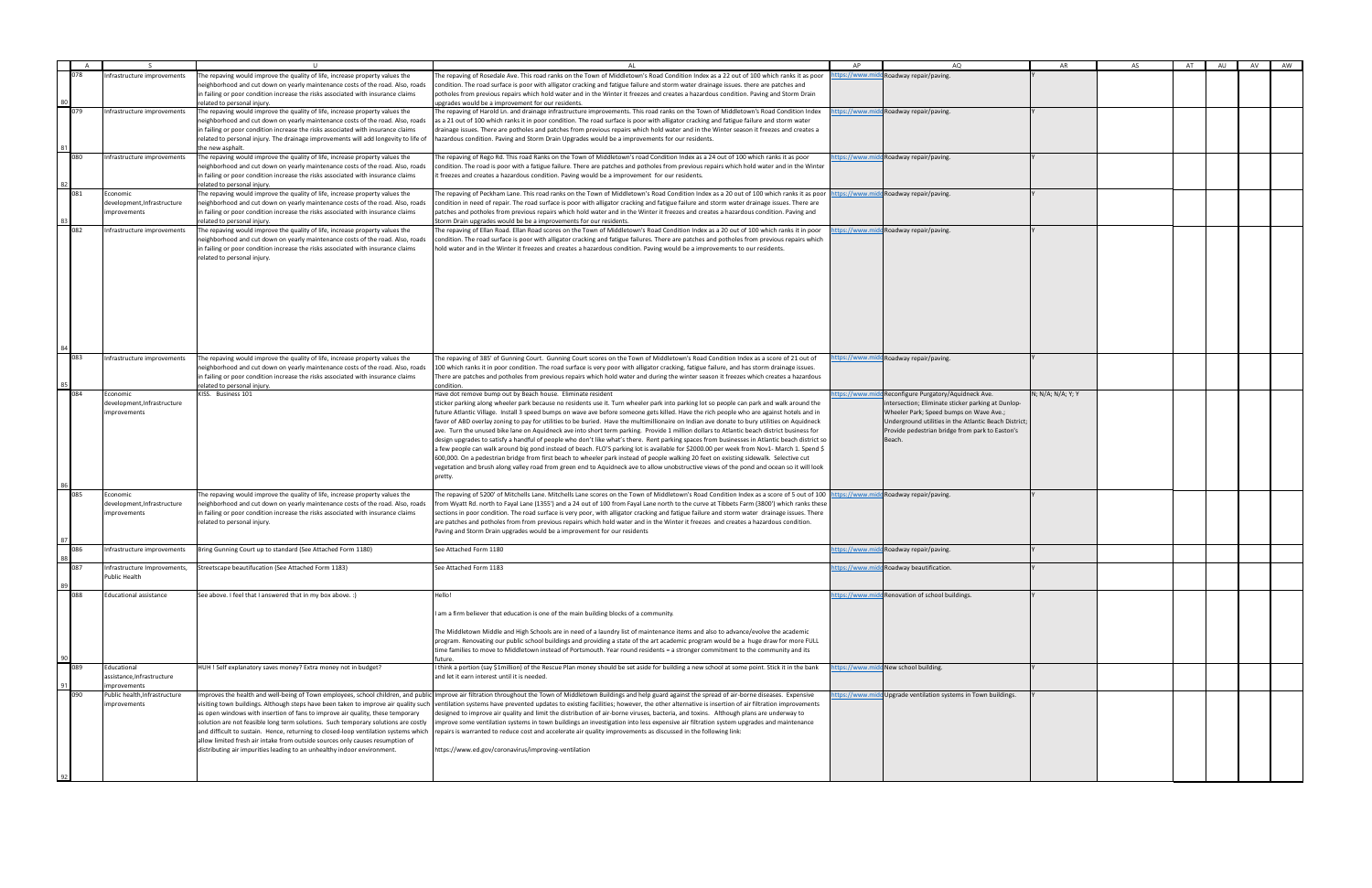|     |                                                                   | <b>U</b>                                                                                                                                                           | $\mathsf{Al}$                                                                                                                                                                                                                                                                                                                                                                                                  | ΔP                   | AO                                                                                                            |         | AT | AU<br>AV | AW |
|-----|-------------------------------------------------------------------|--------------------------------------------------------------------------------------------------------------------------------------------------------------------|----------------------------------------------------------------------------------------------------------------------------------------------------------------------------------------------------------------------------------------------------------------------------------------------------------------------------------------------------------------------------------------------------------------|----------------------|---------------------------------------------------------------------------------------------------------------|---------|----|----------|----|
|     | Educational assistance, Services<br>to disproportionally impacted | . Provides educational support to children whose education was interrupted by<br>Covid-19                                                                          | Separate 1 page memo with several proposals sent Wendy for distribution to Town Coucil                                                                                                                                                                                                                                                                                                                         |                      | tps://www.middletownri.com/DocumentCenter/View/3577/American-Rescue-Plan-Act-Ideas-Requests--Submission-997   |         |    |          |    |
|     | Communities, Pay or revenue<br>replacement                        | Replaces hotel/restaurant lodging and meal tax revenue lost during 2020 and<br>2021 with funds for FY 2023 budget                                                  |                                                                                                                                                                                                                                                                                                                                                                                                                |                      |                                                                                                               |         |    |          |    |
|     |                                                                   | 3. Apply funds to reduce Town's bonded debt - a relief to all family and business<br>axpayers                                                                      |                                                                                                                                                                                                                                                                                                                                                                                                                |                      |                                                                                                               |         |    |          |    |
| 092 | Public health, Economic                                           | By funding this department we can provide and coordinate all types of resources                                                                                    | would like to propose funding the Middletown Outreach Department to provide needed services and support for the residents of                                                                                                                                                                                                                                                                                   | tps://www.n          | Fund Middletown Outreach Department                                                                           | N/A     |    |          |    |
|     | development, Educational                                          | hat are needed in the community do to Covid. We can focus on our children and                                                                                      | Middletown due to Covid. Covid has had a big impact on our community and especially our students and we need to focus on filling in the                                                                                                                                                                                                                                                                        |                      |                                                                                                               |         |    |          |    |
|     | assistance, Services to                                           | help support the teachers and the students to get back up to speed. Covid and                                                                                      | gaps. Time is of the essence and we need to act now and remember this is a fluid situation.                                                                                                                                                                                                                                                                                                                    |                      |                                                                                                               |         |    |          |    |
|     | disproportionally impacted<br>Communities                         | distant learning has had a major impact on our students and we need to react and<br>use these dollar to respond to our community needs due to Covid.               |                                                                                                                                                                                                                                                                                                                                                                                                                |                      |                                                                                                               |         |    |          |    |
| 093 | <b>Educational assistance</b>                                     | See uploaded document                                                                                                                                              | See uploaded document                                                                                                                                                                                                                                                                                                                                                                                          |                      | ttps://www.middletownri.com/DocumentCenter/View/3607/American-Rescue-Plan-Act-Ideas-Requests--Submission-1162 |         |    |          |    |
|     |                                                                   |                                                                                                                                                                    |                                                                                                                                                                                                                                                                                                                                                                                                                |                      |                                                                                                               |         |    |          |    |
|     |                                                                   |                                                                                                                                                                    |                                                                                                                                                                                                                                                                                                                                                                                                                |                      |                                                                                                               |         |    |          |    |
| 094 | Infrastructure improvements,<br>Educational Assistance, Public    | Vew green houses for Middletown High & Gaudet Middle schools (See Attached<br>Form 1179)                                                                           | See Attached Form 11179                                                                                                                                                                                                                                                                                                                                                                                        | tps://www.m          | Build greenhouses at high school and middle<br>school                                                         |         |    |          |    |
| 095 | Heallth<br>Educational assistance,                                | School upgrades, Sherwood Road improvements (See Attached Form 1184)                                                                                               | See Attached Form 1184                                                                                                                                                                                                                                                                                                                                                                                         | tps://www.mi         | Improve school buildings; Roadway paving.                                                                     | Y; Y    |    |          |    |
|     | Infrastructure improvements                                       |                                                                                                                                                                    |                                                                                                                                                                                                                                                                                                                                                                                                                |                      |                                                                                                               |         |    |          |    |
| 096 | Infrastructure improvements                                       | Spend money on the schools / Fix the streets (See Attached Form 1191)                                                                                              | See Attached Form 1191                                                                                                                                                                                                                                                                                                                                                                                         | tps://www.m          | Improve school buildings; Roadway paving; park<br>for kids.                                                   | Y; Y; Y |    |          |    |
| 097 | Infrasctructure improvements                                      | mprove classroom ventilation to better deal with COVID (See Attached Form 1197) See Attached Form 1197                                                             |                                                                                                                                                                                                                                                                                                                                                                                                                | <u>ttps://www.mi</u> | Improve ventilation in school buildings.                                                                      |         |    |          |    |
| 098 | <b>Educational assistance, Housing</b>                            |                                                                                                                                                                    | am interested in partnering with the community through our partnership. We are apparently looking to combine efforts on the summer                                                                                                                                                                                                                                                                             | tps://www.mi         | Newport Partnership for Families programs                                                                     | N/A     |    |          |    |
|     | support                                                           |                                                                                                                                                                    | Learning front. Our communities need to partner and support one another further. Also expanding NPFF's age friendly initiative.                                                                                                                                                                                                                                                                                |                      |                                                                                                               |         |    |          |    |
| 099 | Public health                                                     | t is that time of year when people are outside more frequently - walking, jogging,<br>or biking.                                                                   | My idea(s), or suggestion(s), regarding the use of the American Rescue Plan Act (ARPA) would be:                                                                                                                                                                                                                                                                                                               | tps://www.mi         | Improved sidewalks and lighting on Valley Rd.                                                                 |         |    |          |    |
|     |                                                                   |                                                                                                                                                                    |                                                                                                                                                                                                                                                                                                                                                                                                                |                      |                                                                                                               |         |    |          |    |
|     |                                                                   | The sidewalks are in desperate need of repair in the section mentioned above,                                                                                      | especially with Valley Road being designated by the American Heart Association as  1) renovating the sidewalks along Valley Road, north of Green End Avenue (and adjacent to MHS).                                                                                                                                                                                                                             |                      |                                                                                                               |         |    |          |    |
|     |                                                                   | "Heart Healthy Walking Trail."                                                                                                                                     |                                                                                                                                                                                                                                                                                                                                                                                                                |                      |                                                                                                               |         |    |          |    |
|     |                                                                   |                                                                                                                                                                    | Between the dilapidated sidewalks and lack of proper lighting, both areas of Valley [2] installing street lights along Valley Road, particularly in the area between Johnny Cake Hill Boulevard to Aquidneck Avenue (south of                                                                                                                                                                                  |                      |                                                                                                               |         |    |          |    |
|     |                                                                   | Road become dangerous for people who walk, jog, or even bike along that route<br>when evening falls.                                                               | Green End Avenue and adjacent to C&FS), and replacing those that are not working in the section to the north of Green End Avenue.                                                                                                                                                                                                                                                                              |                      |                                                                                                               |         |    |          |    |
|     |                                                                   | believe that if street lights were installed and the sidewalks repaired, it would                                                                                  |                                                                                                                                                                                                                                                                                                                                                                                                                |                      |                                                                                                               |         |    |          |    |
|     |                                                                   | make both areas of Valley Road pedestrian-friendly and safe for walking, jogging,<br>and biking.                                                                   |                                                                                                                                                                                                                                                                                                                                                                                                                |                      |                                                                                                               |         |    |          |    |
|     |                                                                   |                                                                                                                                                                    |                                                                                                                                                                                                                                                                                                                                                                                                                |                      |                                                                                                               |         |    |          |    |
| 100 | Infrastructure improvements                                       | Replace Valley Road sidewalk between East Main Road and Green End Avenue (See See Attached Form 1189<br>ttached Form 1189)                                         |                                                                                                                                                                                                                                                                                                                                                                                                                | tps://www.mi         | Improved sidewalks on Valley Rd.                                                                              |         |    |          |    |
| 101 | Infrasctructure improvements                                      | Sidewalks on Aquidneck Avenue between East Main Road and Green End Avenue<br>ee Attached Form 1199)                                                                | See Attached Form 1199                                                                                                                                                                                                                                                                                                                                                                                         | tps://www.mio        | Aquidneck Ave. sidewalks.                                                                                     |         |    |          |    |
| 102 | Infrastructure improvements                                       |                                                                                                                                                                    | travel this route daily taking my dog for a walk. There are many more residences I sent a letter already about putting sidewalks on Green End Ave. from River View Ave. to 3rd Beach Rd. I travel this route with my power                                                                                                                                                                                     |                      | https://www.midd Green End Ave. sidewalk improvements.                                                        |         |    |          |    |
|     |                                                                   | as I go around. Parents pushing baby carriages on 3rd Beach Rd. worries me as                                                                                      | full time) that live in this area than there was just 10 years and I see many of them  wheelchair. The sidewalk on 3rd Beach Rd. from Green End to Wapping is in bad shape in areas and the sidewalk from 3rd Beach Rd. to<br>River View Ave. is in moderate shape and needs work. Please add this to the list of possible projects.                                                                           |                      |                                                                                                               |         |    |          |    |
|     |                                                                   | many of the cars don't slow down, some cross the center line to give the<br>pedestrian more room which again is a hazard to the cars using the oncoming lane. John | Thank you,                                                                                                                                                                                                                                                                                                                                                                                                     |                      |                                                                                                               |         |    |          |    |
|     |                                                                   | Please give this project high priority before someone gets hurt.                                                                                                   |                                                                                                                                                                                                                                                                                                                                                                                                                |                      |                                                                                                               |         |    |          |    |
| 103 | Infrastructure improvements                                       | Safety for pedestrians hence able walk more                                                                                                                        | would like to see sidewalks on Green End avenue east of Berkeley and Paradise intersection. Green end is narrow there and people walk                                                                                                                                                                                                                                                                          | ttps://www.mi        | Green End Ave., Aquidneck Ave. sidewalk                                                                       |         |    |          |    |
|     |                                                                   |                                                                                                                                                                    | and bike in the road.<br>Also sidewalks on Aquidneck ave.                                                                                                                                                                                                                                                                                                                                                      |                      | mprovements.                                                                                                  |         |    |          |    |
| 104 | Infrastructure improvements                                       | The replacement of the sidewalk provides a safe place for students and adults to<br>walk on Valley Road                                                            | Replace the sidewalk on Valley Road that leads up to the High School entrance. From the corner of Miantononi Ave down valley road to the<br>high school. This has never been replaced and is in need of work                                                                                                                                                                                                   | https://www.mi       | Improved sidewalks on Valley Rd.                                                                              |         |    |          |    |
| 105 | Pay or revenue replacement,                                       | Better property tax exemptions for seniors / Sidewalks on Aquidneck Avenue (See<br>Attached Form 1200)                                                             | See Attached Form 1200                                                                                                                                                                                                                                                                                                                                                                                         | tps://www.mi         | Property tax exemptions for seniors; Aquidneck<br>Ave. sidewalks.                                             | N/A; Y  |    |          |    |
|     | Infrastructure improvements                                       |                                                                                                                                                                    |                                                                                                                                                                                                                                                                                                                                                                                                                |                      |                                                                                                               |         |    |          |    |
| 106 | Infrastructure improvements                                       | GEA & Paradise Ave intersection work / Sidewalks (See Attached Form 1204)                                                                                          | See Attached Form 1204                                                                                                                                                                                                                                                                                                                                                                                         | ttps://www.mi        | Sidewalk on Paradise Ave.                                                                                     |         |    |          |    |
| 107 | Public health, Economic<br>development, Services to               | mproved safety for motorist, bicyclists, and pedestrians                                                                                                           | As a registered transportation engineer working in communities across the Northeast, I recognize the tremendous value of having \$4.5m ii<br>discretionary, COVID/Economic related funding available to Middletown. I am also experienced working in other communities with ARPA                                                                                                                               | ttps://www.mi        | Berkeley Ave. sidewalk and roundabout<br>construction.                                                        |         |    |          |    |
|     | disproportionally impacted<br>Communities, Infrastructure         | Active lifestyle as a result of COVID Impacts                                                                                                                      | funding. The funding can be used for a number of projects including water, wastewater, stormwater and transportation related                                                                                                                                                                                                                                                                                   |                      |                                                                                                               |         |    |          |    |
|     | improvements                                                      | Long-term safety upgrades at Berkley/Paradise/Greenend                                                                                                             | mprovements. I highly recommend the Town consider using ARPA funding to promote public health and safety A key area to consider is<br>ADA ramps and sidewalks along Berkley Ave to dovetail into the SNEP grant for the roadway raising project - related to climate change,<br>water volume and water quality. these sidewalks would run to the intersection of Green End Avenue at Berkley/Paradise. Here, a |                      |                                                                                                               |         |    |          |    |
|     |                                                                   | Water quality improvements                                                                                                                                         | oundabout design should be considered with the funding. Construction funds can be found through Federal and State Grants that will be                                                                                                                                                                                                                                                                          |                      |                                                                                                               |         |    |          |    |
|     |                                                                   | flood mitigation                                                                                                                                                   | available through the Federal Infrastructure Bill. These improvements help our community with active, safety outdoor walking and biking.<br>Something we all noticed during COVID.                                                                                                                                                                                                                             |                      |                                                                                                               |         |    |          |    |
|     |                                                                   | climate resiliency                                                                                                                                                 |                                                                                                                                                                                                                                                                                                                                                                                                                |                      |                                                                                                               |         |    |          |    |
|     |                                                                   | Town/neighborhood beautification project.                                                                                                                          |                                                                                                                                                                                                                                                                                                                                                                                                                |                      |                                                                                                               |         |    |          |    |
|     |                                                                   |                                                                                                                                                                    |                                                                                                                                                                                                                                                                                                                                                                                                                |                      |                                                                                                               |         |    |          |    |